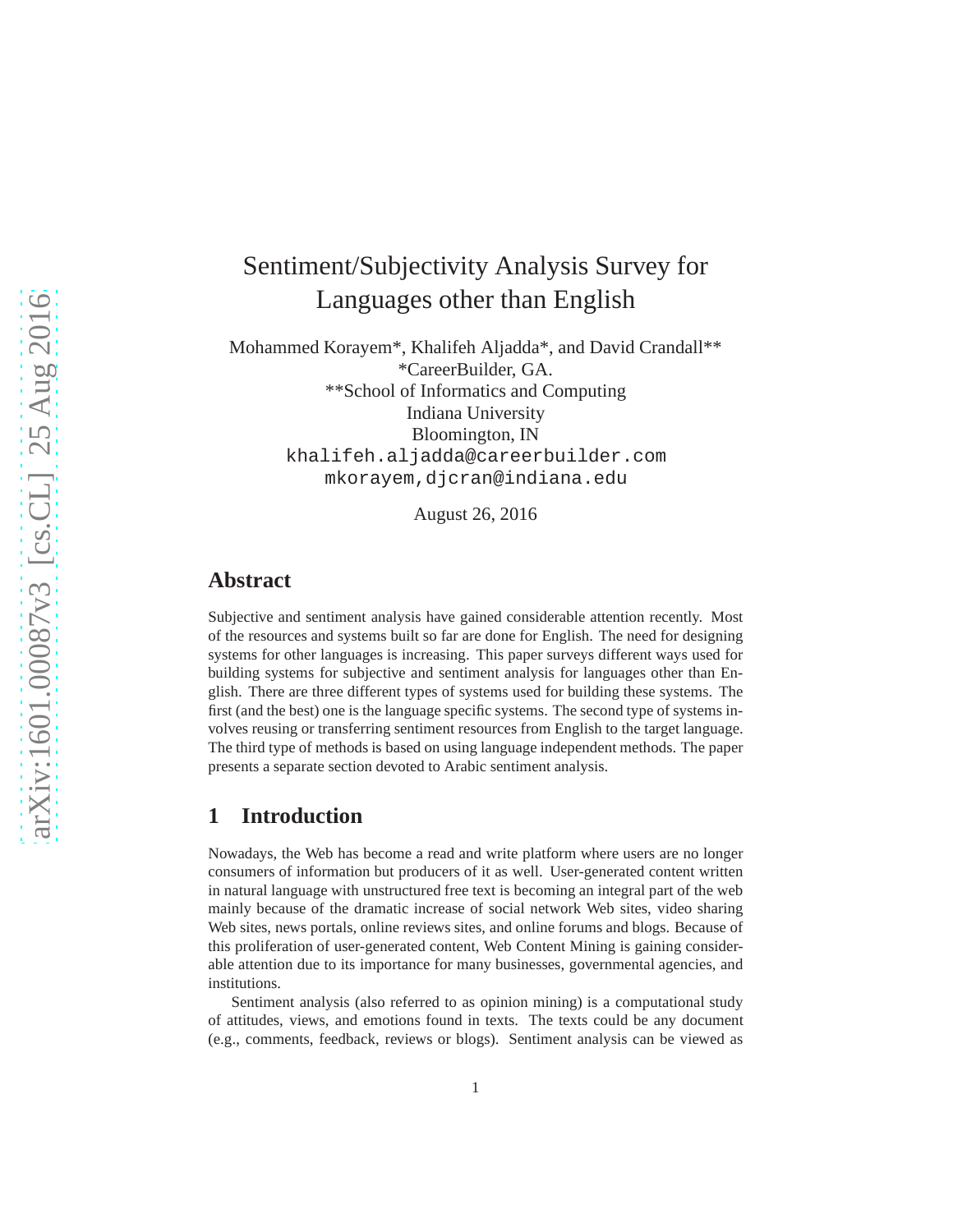a classification process that aims at determining whether a certain document/text was written to pass a positive or a negative opinion about a certain topic, product, or person. This process regards each document as a basic information unit. The process has been referred to as "the document level sentiment classification" where the document is seen as an opinionated product. The analysis or classification of sentiment on the sentential level is referred to as "sentence-level sentiment classification" [\[31\]](#page-26-0).

Sentiment analysis is gaining vast attention because of the potentiality of using opinion summary of a large number of population in industry as well as in other fields. For instance, having this opinion summary available can enhance businesses as business owners would have access to consumer opinions. Individuals can benefit from this information as they would be able to compare products. Thus, sentiment analysis makes it possible to summarize the opinion of people towards products as well as politicians.

Performing this type of analysis (either on the sentential level or the document level) has been done using two types of classifiers, Rule-based classifier [\[13,](#page-25-0)[15,](#page-25-1)[17,](#page-25-2)[24,](#page-25-3) [52\]](#page-27-0), and Machine learning classifiers [\[1,](#page-23-0)[27,](#page-26-1)[28,](#page-26-2)[31,](#page-26-0)[36,](#page-26-3)[37,](#page-26-4)[46\]](#page-27-1). Currently, most of these systems are built for English [\[27,](#page-26-1) [31\]](#page-26-0).

The current paper attempts to explore sentiment/subjective analysis systems created generally for languages other than English. A special attention is given to Arabic. The paper aims at providing the reader with information about the methods used for building sentiment analysis systems.

After surveying the different ways used for building sentiment analysis systems for languages other than English, the paper concludes with a suggestion about the optimum method(s) to be followed. The best method is the employment of tools that have to do with language-specific features. The main problem with this method is that it costs a lot to build resources for each language. The second method is transferring the sentiment knowledge from English into the target language. The final way is to use language independent methods.

The paper is divided into four parts. The first part covers the language independent methods. The second section surveys sentiment transfer methods created to transfer the sentiment from English to other languages. The third section explores systems done specifically for languages other than English. The last part focuses on the methods used for Arabic.

# **2 Language-Independent Feature Selection/Extraction Methods**

One way of performing sentiment analyses for languages other than English or building systems workable for multiple languages is to extract and select features that do not depend on these languages. Different approaches have been followed to select and extract these features: (1) Weighted Entropy Genetic algorithms, (2) Feature Subsumption, (3) Local Grammar based methods, (4) Positional Features and (5) Common seeds word methods. Here, each feature selection/ extraction approach is described separately.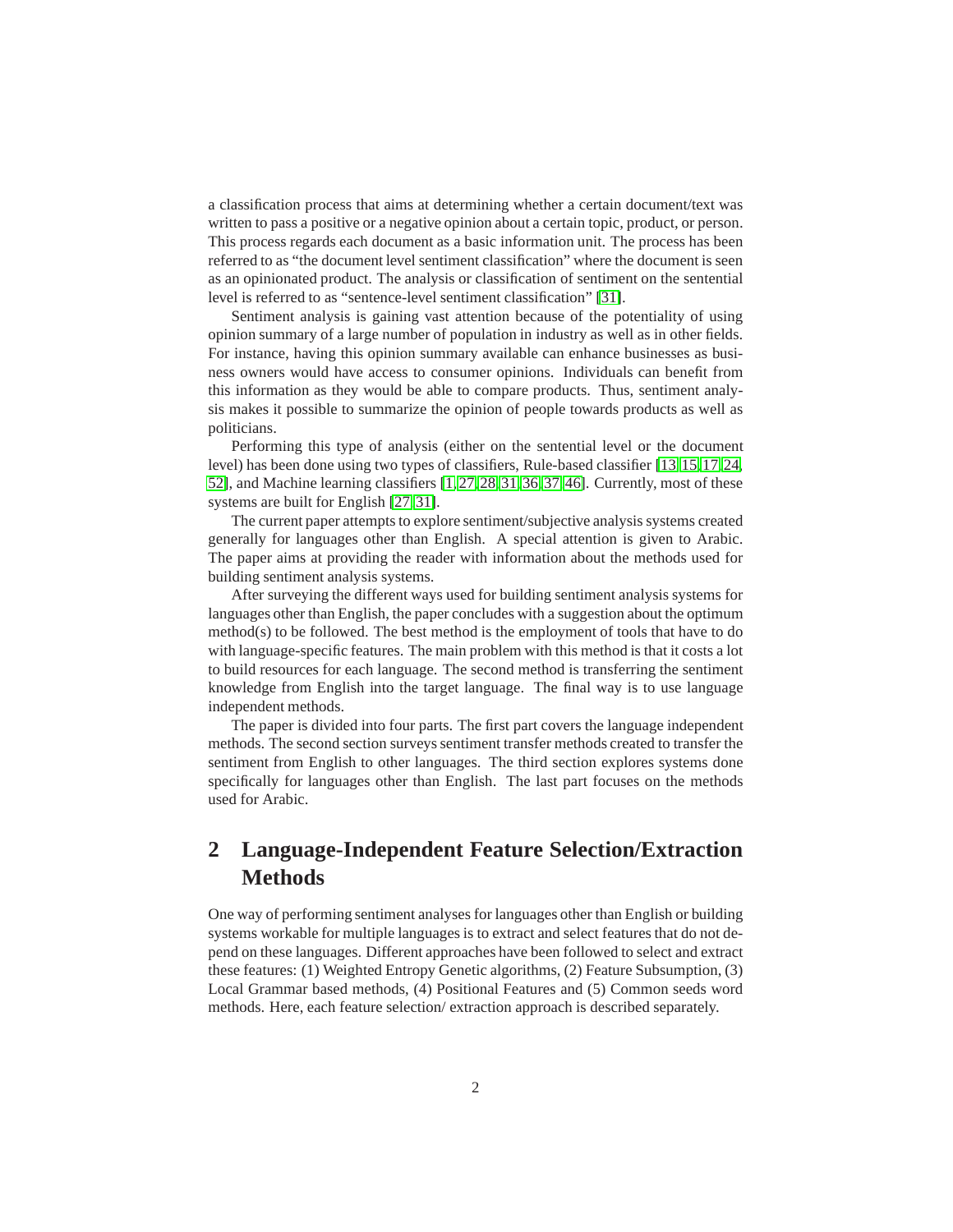# **2.1 Entropy Weighted Genetic Weighted**

Genetic Algorithm is an optimization technique that can be used for feature selection. Entropy Weighted Genetic Weighted (EWGA) combines Information Gain (IG) and genetic algorithms (GA) to select the features. EWGA proposed in [\[1\]](#page-23-0) was used to select features of Arabic and English. IG is combined with each step in the genetic algorithms process. It is used to select the initial set of features for the initial stage. Also, it is applied during the cross-over and mutation stages. Abbasi et al. [\[1\]](#page-23-0) presented sentiment analysis system for Web forums in multiple language based on EWGA. They used two types of features, stylistics features and lexical features. Semantic features were avoided because they are language deepened and need lexicon resources while the limitation of their data prevents the use of linking features. They evaluate their system on a benchmark testbed of movie reviews consisting of 1000 positive and 1000 negative movie reviews [\[29,](#page-26-5) [30,](#page-26-6) [32,](#page-26-7) [48\]](#page-27-2).

Importantly, their system which is based on feature selection method outperforms systems in [\[29,](#page-26-5) [30,](#page-26-6) [32,](#page-26-7) [48\]](#page-27-2). Using this system, they achieved an accuracy rate of 91% while other systems achieved accuracy rates between 87-90% on the movie reviews data set. They were also able to achieve 92% accuracy rate on Middle Eastern forums and 90% on US forums using EWGA feature selection method.

# **2.2 Feature Subsumption for Sentiment Classification in Multiple Languages**

Another method for extracting and selecting the features is proposed by Zhai et al. [\[51\]](#page-27-3). The authors proposed the feature "subsumption" method to extract and select substring-group features. This method was applied to Chinese, English and Spanish. The system designed by Zhai et al. consists of four processes: (1) Substring feature extraction, (2) term weighting, (3) feature selection, and (4) classification. For extracting substring-group features, they built a suffix tree with incorporating transductive learning through considering unlabeled test documents for building the suffix tree. They applied four different weighting schemes (binary, three, tf and tfidf-c) and The "tfidfc" outperforms all other approaches. The "tfidf-c" is extended form the standrad "tfidf" and is defined as follows [1](#page-2-0)

<span id="page-2-0"></span>
$$
tfidf - c = \frac{tf(t_k, d_j) \times \log (N/df(t_k))}{\sqrt{\sum_{t \in d_j} (tf(t_k, d_j) \times \log (N/df(t_k)))^2}}
$$
(1)

where  $t_k$  represents the term corresponding to the single feature and  $tf(t_k, d_i)$  is the term frequency for the term k in document d,  $df(t_k)$  is the number of documents containing the term and  $N$  is the total number of documents. Term presence usually outperforms term frequency [\[33,](#page-26-8) [51\]](#page-27-3).

Zhai et al. [\[51\]](#page-27-3) applied document frequency method as a feature selection technique by keeping the top  $N$  features with highest document frequency scores. They tested the proposed system on three data sets: 1) an English data set of movie reviews, 2) a Chinese data set of hotel reviews, and 3) a Spanish data set of reviews on cars,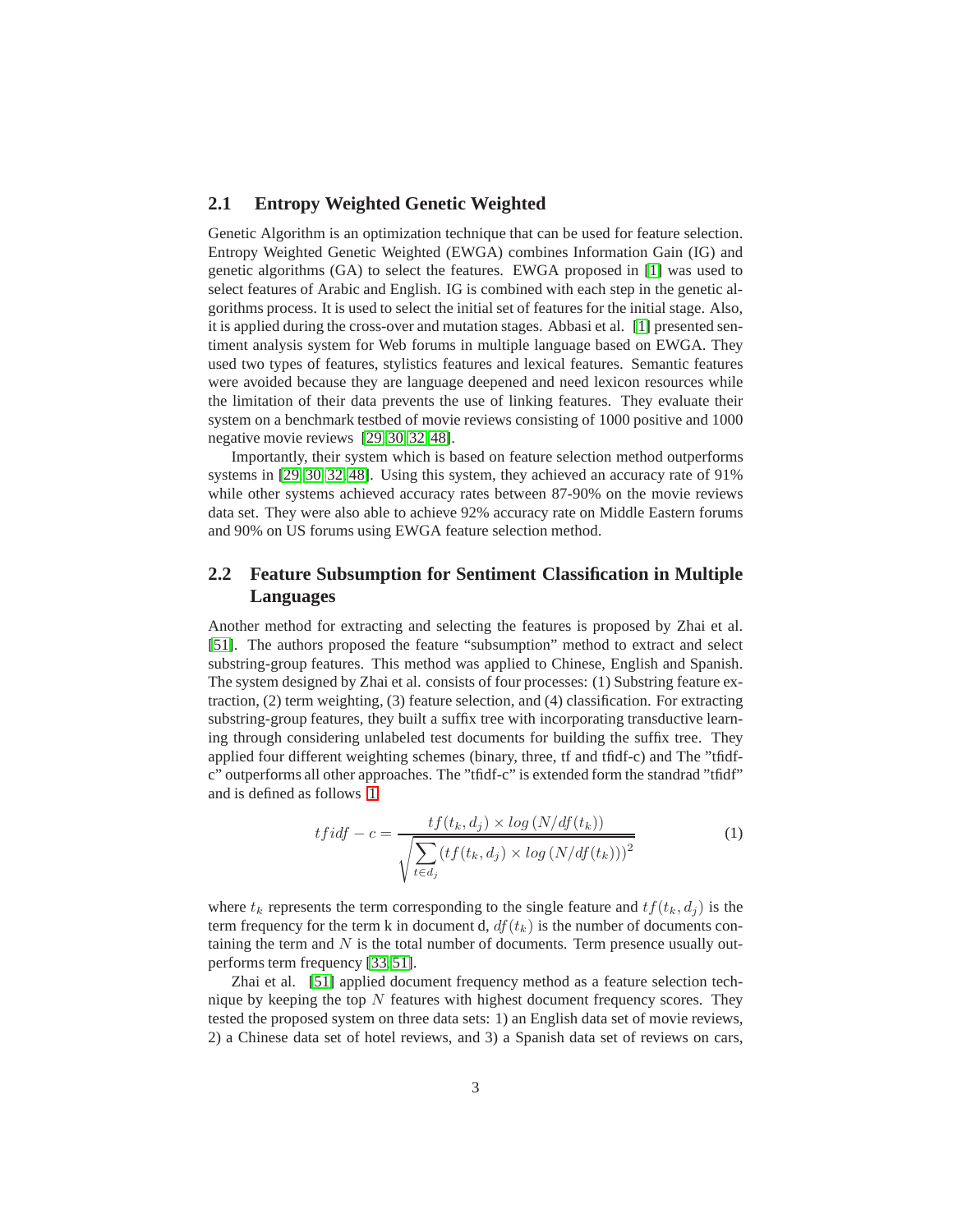hotels, and other products. The accuracy rates achieved were 94.0%, 84.3% and 78.7% for Chinese, English, and Spanish respectively. This system is a success if compared to systems in [\[25,](#page-25-4) [33\]](#page-26-8) which are used for the English and Chinese data sets. However, it was outperformed by Abbasi and et al. [\[1\]](#page-23-0) on the English data set described in the previous section.

# **2.3 Local Grammar Methods**

Local Grammar is another method that can be used to extract sentiment features. It is used to extract sentiment phrases in the financial domain [\[8,](#page-23-1) [9\]](#page-25-5).

Ahmed et al. [\[9\]](#page-25-5) proposed this approach for financial news domain. They identified the interesting key words by comparing the distribution of words in financial news corpus with the distribution of the same words in general language corpus. Using the context around these words they built a local grammar to extract sentiment bearing phrases. They applied their approach to Arabic, English, and Chinese. They evaluated the system manually and achieved accuracy rates between 60-75% for extracting the sentiment bearing phrases. Importantly, the proposed system could be used to extract the sentiment phrases in the financial domain for any language.

Agić et al. [\[8\]](#page-23-1) used local grammar to extract sentiment phrases of financial articles. They demonstrated that there is a relation between the number of polarized phrases and the overall sentiment of the article. They built a "Golden sentiment analysis data set" of financial domain for Croatian. They manually annotated the articles with positive/negative annotation. Some of the articles were annotated at the phrase level.

Importantly, while Bollen et al. [\[12\]](#page-25-6) showed that there is a correlation between collective mood states extracted from large-scale Twitter feeds on one hand and the value of the Dow Jones Industrial Average (DJIA) over time on the other, Agić et al. demonstrate that there is a statistically significant correlation between the total market trend on the Zagreb Stock Exchange and the number of positively and negatively annotated articles within the same periods. The corpus used for this analysis is collected from two different resources: online newspapers specialized on finance and a large forum discussing the Zagreb Stock Exchange (CROBEX). For CROBEX two long periods of time are chosen, one for positive articles between 2007-01-02 and 2007-05-21 and the other for negative ones published between 2008-01-07 and 2008-04-16. Of course, the financial news documents are selected randomly from the corpus for the same two periods and annotated manually.

#### **2.4 Positional Feature Methods**

Positional information of the words and sentences has been used to build sentiment systems. Raychev and Nakov [\[34\]](#page-26-9) proposed the language independent method which is based on subjectivity and positional information.

Specifically, they weighted unigram and bigram terms based on their position in documents. They incorporate the subjectivity information by removing non-subjective sentences and then they moved the subjective sentences to the end of the documents by computing the likelihood of sentence subjectivity. This was done by training a Naive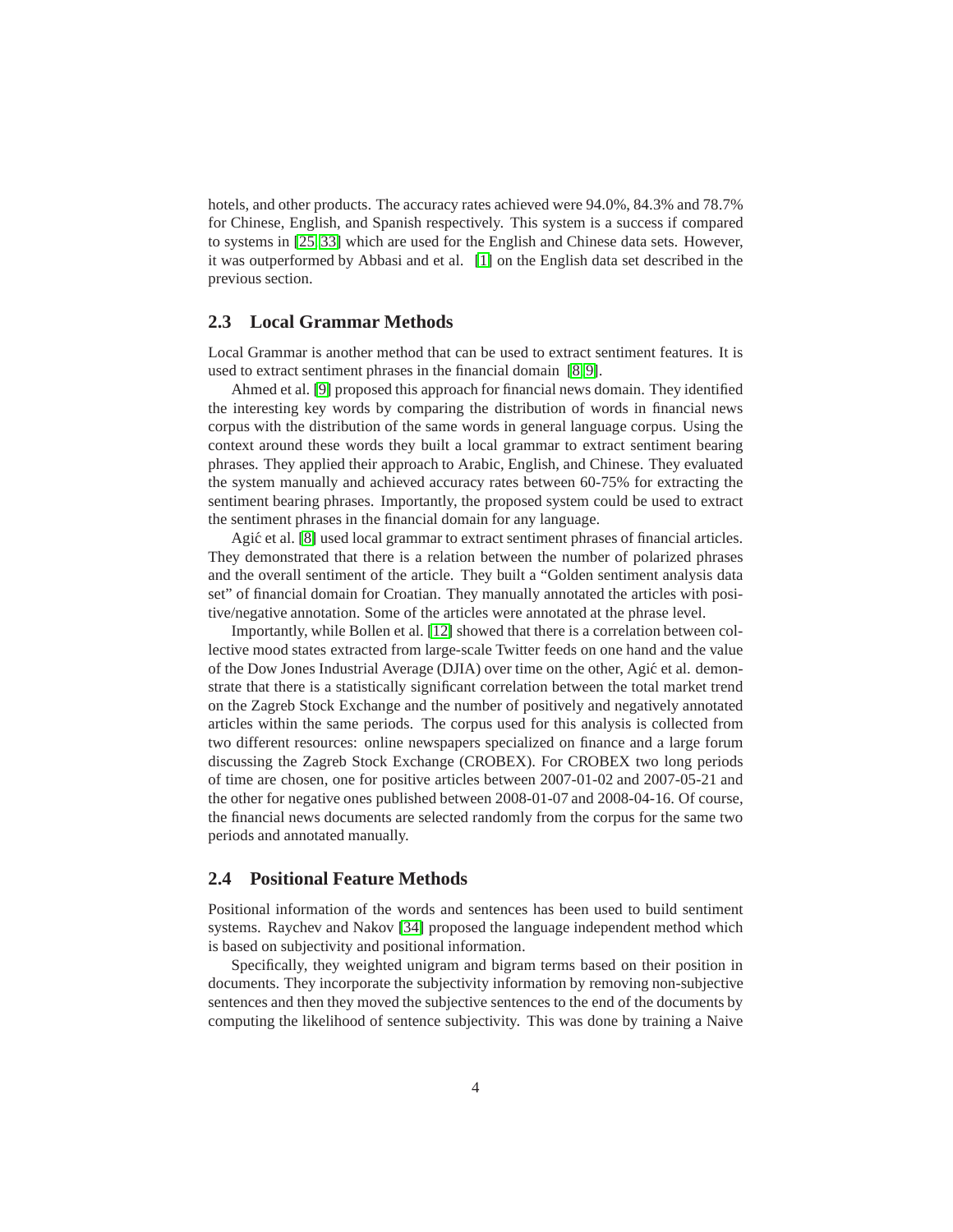Bayes classifier on subjective data set and sorting the sentences based on their Likelihood subjectivity score. They evaluate their method on the standard movie reviews data set used in [\[48\]](#page-27-2) [\[30\]](#page-26-6) [\[29\]](#page-26-5) [\[32\]](#page-26-7). They achieved 89.85% accuracy rate using unigrams, bigrams, subjectivity filter, and subjectivity sorting.

### **2.5 Common seed words methods**

Using very few common words like "very, " "bad, " and " good" in English, a sentiment analysis system is built by Lin et al. [\[26\]](#page-26-10). The authors proposed a multilingual sentiment system using few seed words which could be applied to any language because it is language independent and does not depend on features of any language. First, they extracted opinion words based on the assumption that there is an adverb of degree on each language( e.g "very" in English). They extracted words by heuristic information based on patterns like "word behind very" and removing stop words based on frequency. The next step after extracting opinion words is to cluster opinion words into positive and negative clusters.

To cluster the words, they proposed a simple and effective method consisting of three steps: (1) Labeling all samples and words based on two seed words "good and bad", (2) Computing exclusive polarity for each opinion word using KL-divergent to solve disambiguation for words appearing in positive and negative examples, and (3) Computing the new labels for samples based on the computed polarity of words.

After creating lexicons of positive and negative words, they introduced Semi-supervised learning to build sentiment classifier. They evaluated the system using hotel reviews data sets for many languages (French, German, Spanish, and Dutch). Their system achieved accuracy rates (80.37%, 79.13%, 80.05%, and 81.33%) corresponding to (French, German, Spanish, and Dutch).

They compared their system to two baseline systems "Sentiment lexicon based methods" and "Machine translation based methods". While the translation based system outperforms the lexicon based system, the proposed system outperforms the two baselines.

# **3 Sentiment Translation Methods**

Transferring Sentiment Translation techniques of well-studied languages to new ones is another way for building sentiment/subjectivity systems. Simply, these methods are based on using machine translation techniques to translate the resources (corpora) to the new languages. Here, various sentiment/subjectivity methods based on machine translation will be surveyed. The techniques used to solve the problems resulting from non-accurate machine translation processes will be tackled. Other methods based on graph methods and used to translate sentiment will also be presented.

# **3.1 Machine Translation**

Machine translation (henceforth MT) has been used as a simple tool to create sentiment systems for multiple languages. In these systems, MT has been used [\[15,](#page-25-1) [28,](#page-26-2) [45\]](#page-27-4)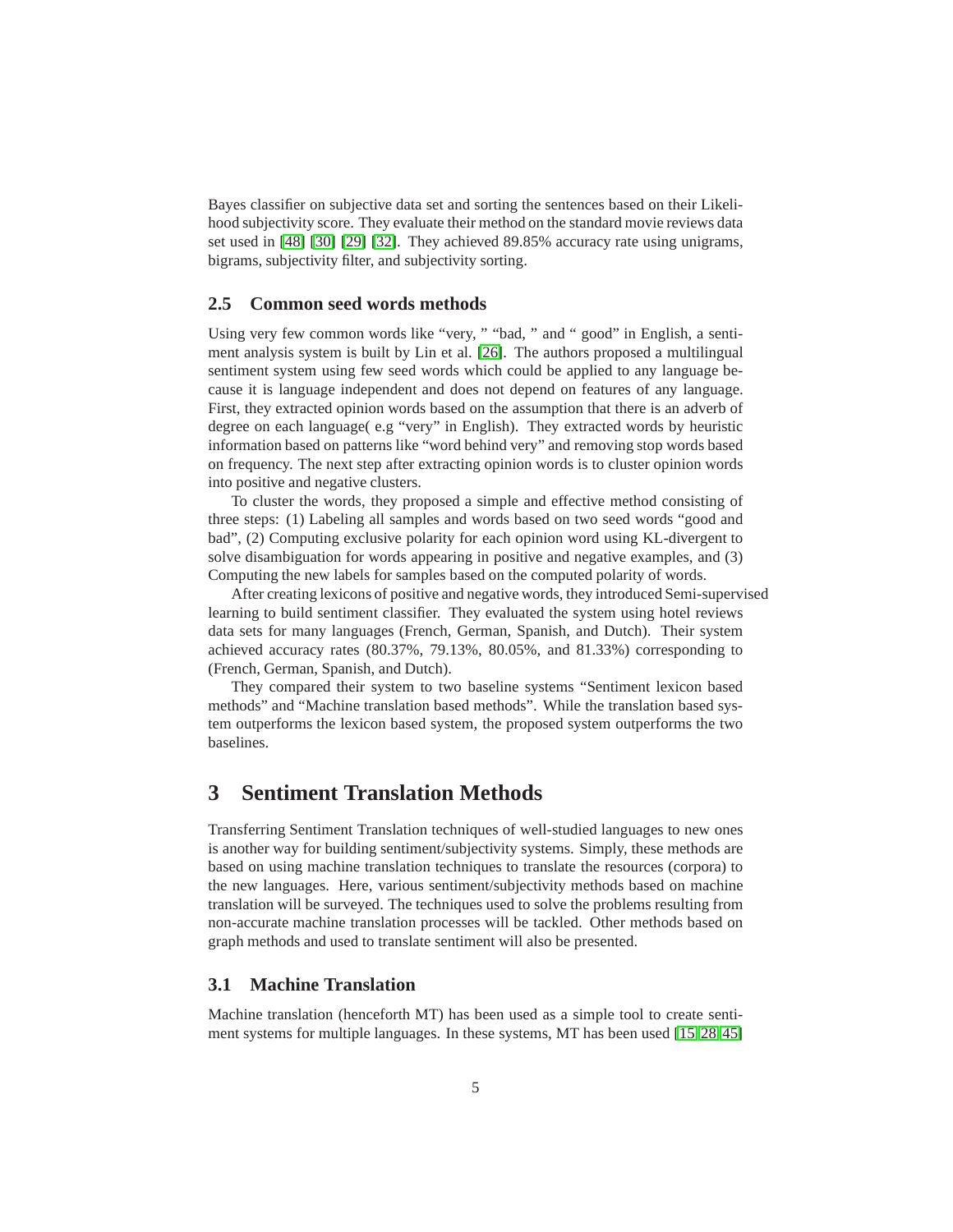to translate corpora of different languages into English. Following the translation, subjectivity/sentiment classifiers are built in English. The simplicity of using MT stems from the availability of its techniques and the availability of English Resources. Also, MT is used to generate resources and corpora for language other than English. Using it, sentiment lexicons and corpora have been generated for Bengali, Czech, French, German, Hungarian, Italian, Romanian, and Spanish [\[11,](#page-25-7) [13,](#page-25-0) [14,](#page-25-8) [40,](#page-26-11) [41\]](#page-27-5).

#### **3.1.1 Machine Translation SSA systems:**

Due to the simplicity and availability of MT, Kerstin [\[15\]](#page-25-1) proposed a pipeline system based on SenitwordNet [\[19\]](#page-25-9) and MT techniques for multi-languages. The proposed system is a pipeline system consisting of the following steps:

- Language classification where the LingPipe language identifier is used for language Classification;
- Translation of the document from the identified language to English;
- text preparation by stemming; and
- Classification of the sentiment.

Simplicity and variability are attributes of the different ways used in building the classifiers. For instance, three different ways were used in building the classifiers in [\[15\]](#page-25-1). These ways are machine learning classifiers, lingpipe and rule based classifiers.

Comparison of the three methods of classifier building shows that, the classifier based on machine learning provides the most accurate rates (the scores of SentiwordNet were 62% on MPQA corpus [\[49\]](#page-27-6) and 66% for German movie reviews). In [\[15\]](#page-25-1), the proposed system is simple and could be applied to any language.

Similarly, MT techniques are also used to build sentiment systems for Chinese [\[45\]](#page-27-4). Wan et al. [\[45\]](#page-27-4) used the automatic machine translation technique to translate Chinese documents into English. The English lexicon is used afterwards. Many methods to assemble the results from both languages were suggested. These methods include average, weighted average, min, max and majority voting. The semantic orientation method has also been used to compute the score of the documents as well as the window size in order to enable handling negation.

The obtained English results showed that using the translated reviews give better results if compared to the original Chinese ones. This situation stands in contrast to what might have been expected: The original language using original lexicon should have given better results if compared to the translated one. Also, the ensemble methods improve the obtained results.

Another usage of MT is incorporating features from many languages to improve the classifiers accuracy. Banea et al. [\[10\]](#page-25-10) integrated features from multiple languages when building a high precision classifier using majority vote. A basic single language trained classifier was used as a basis for this high precision classifier. The system was evaluated on MPQA corpus. The integrated feature technique was used for six different languages (Arabic, French, English, German, Romanian, and Spanish). Two types of feature-sets (monolingual and multilingual) were used. The feature vector for each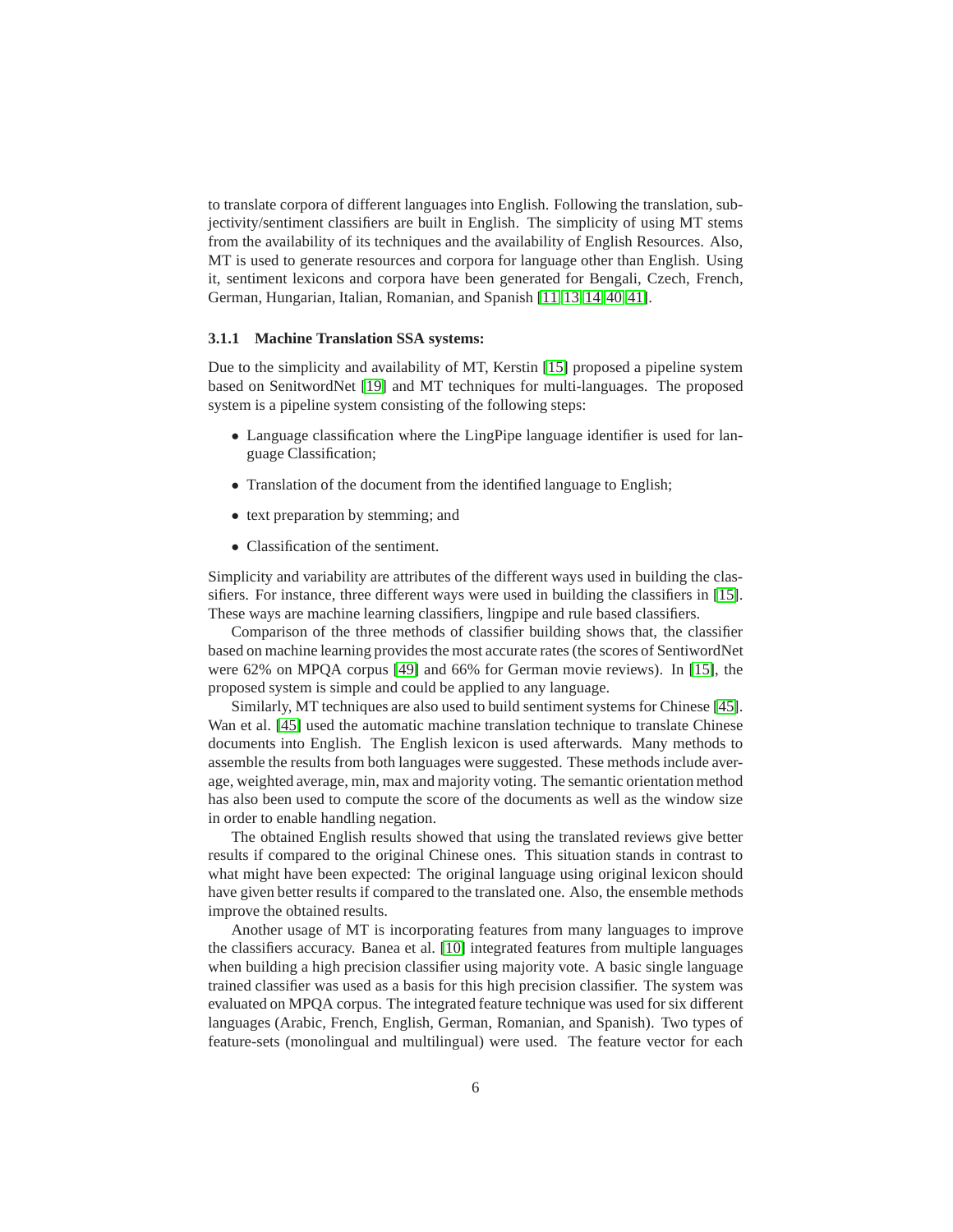sentence of the monolingual feature set consists of unigrams for this language while the feature vector of the multilingual feature set consists of combinations of monolingual unigrams.

Importantly, results show that using English annotated data sets can build successful classifiers for other languages by leveraging the annotated data set. The created classifiers have macro-accuracy between 71.30% to 73.89% for Arabic and English. Here, the English classifier outperformed those for other languages. Non-English based classifier results show that using the multilingual data set can improve the accuracy of the classifier for the source language as well as classifiers for the target languages. Specifically, the best results are obtained when a classifier trained over the combination of all six languages was used [\[10\]](#page-25-10).

This suggests that using multi language data sets can enrich the features and reduce ambiguity. In addition, the English classifier achieved the best accuracy rate among all monolingual classifiers. Also, when investigating the combination of any two-language from the six languages, the German and Spanish classifier achieved the best results. Performance increased when Romanian and Arabic were added. Adding English and French did not improve the results. Indeed, these results suggest that Spanish and German expanded the dimensionality covered in English, Arabic and Romanian by adding high quality features for the classification task. They also showed that the majority voting classifier could be used as a high precision classifier with acceptable recall level by combining all monolingual classifiers.

#### **3.1.2 Machine Translation as a Resource Generator**

In addition to using MT as a technique in building sentiment/subjectivity systems as previously explained, it was used to create resources and dictionaries for the analyses of sentiment in multiple languages. Mihalcea et al. employ two different ways to generate resources for subjectivity in languages by leveraging tools and resources of English. The first method is translating an existing English lexicon to the target language using bi-lingual dictionary. The second method is a corpus based approach where the annotated corpus in the target language is built using a projection from the source language [\[28\]](#page-26-2).

In the first method, authors translate the target language lexicon using two bilingual dictionaries [\[49\]](#page-27-6). Some problems emerged with this approach. First, some words lost their subjectivity in this process. For example, when translating into Romanian, the word memories lost its subjectivity as it was translated into the power of retaining the information. Second, there were cases of lack on the sense of the individual entries in the lexicon and the bilingual dictionary. Third, some multi-word expressions were not translated accurately. Consequently, this led to losing the subjectivity of some of these multi word expressions after translation.

Trials to solve the first problem have been introduced. In [\[14\]](#page-25-8), researchers overcame this obstacle by clustering the words that have the same Root. Then, the root itself is checked against the English lexicon. If the root exists then the word is kept in the list which will be translated. To overcome the second problem, heuristic approaches are used. Examples of these heuristic approaches are using the most frequent technique in [\[28\]](#page-26-2) and First type is First Word (FW) [\[24\]](#page-25-3). In the third problem, a simple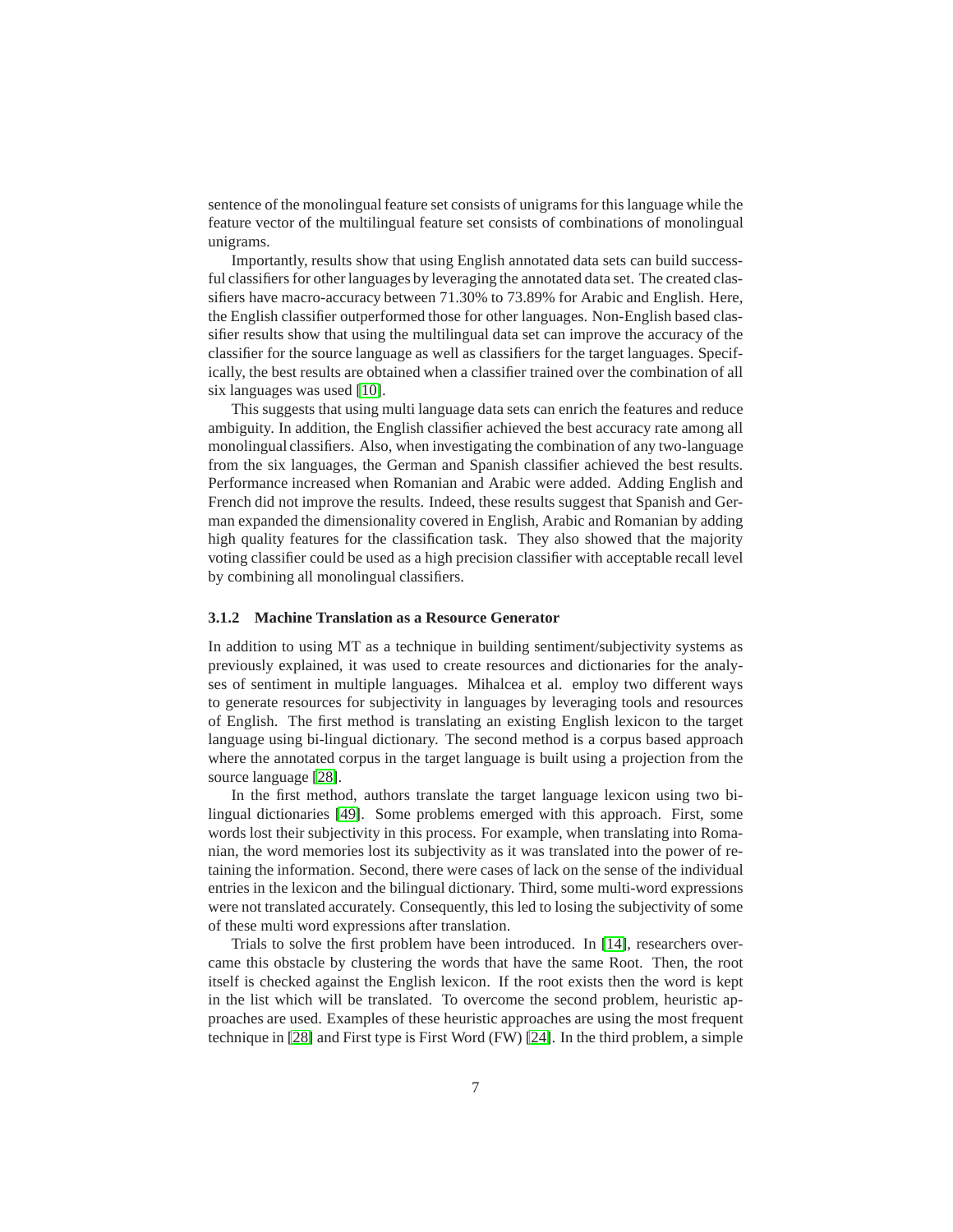way for solving the multi-word expression issue is using word-by-word approach [\[28\]](#page-26-2) and using the Web to validate the translation by checking its occurrence in the Web.

Evaluation of the method of translating the lexicon using bilingual dictionaries reflects that, the translated lexicon is less reliable than the English one. The rule based classifier is used to evaluate the lexicon. This classifier uses a simple heuristic. It labels the sentence as subjective if it contains two or more strong subjective expressions and as objective if it contains at most two weak subjective expressions (no strong subjective expressions at all). Other than that, the sentence is labeled as unknown. This type of classifiers generally has high precision and low recall so it could be used to collect sentences from unlabeled corpus.

Importantly, the rule-based classifier performs badly in the objective task. One reason is that, weak subjectivity clues lose its subjectivity during the translation process. In [\[28\]](#page-26-2), researchers worked on a manual annotation study which showed that a small fraction of the translated words keep its subjectivity after translation.

The second method is the corpus-based approach where the annotated corpus in the target language is built using projection from the source language. Then Machine learning classifiers are trained on the labeled data. The experimental results obtained in applying this method show that generally machine learning classifiers outperform the rule-based classifier.

To overcome challenges met in cases where no bilingual dictionary or parallel corpora are available, Banea et al. [\[11\]](#page-25-7) extend the work in [\[28\]](#page-26-2) by employing multiple ways to perform automatic translation from English. This is basically done to generate resources in the new language using English resources. They designed three experiments to evaluate whether automatic translation is a good tool for generating new resources. The first and second types of experiments are done by translating the training source into the target language. In the first experiment, the training data is manually annotated. In the second one, opinion finder classifiers are used to annotate the corpus when the annotation done is in the sentence level. The obtained results show that the automatic annotated corpus is working better than the manually annotated corpus. This suggests that the clues used by researchers to annotate the data might be lost during the translation process while the clues used by classifiers are kept during this process. In the third experiment, the target language is translated into the source language then the opinion finder tool is used to label the sentences. Following that, the sentences are projected back to the target language. Finally, the classifier is trained. The authors evaluate the MT methods used for Romanian and Spanish. Results show that manually or automated labeled data are sufficient to build tools for subjectivity analysis in the new language. Furthermore, the results show comparable results to manually translated corpora.

MT has also been used to generate resources, in [\[40,](#page-26-11)[41\]](#page-27-5) parallel corpora for seven languages of sentiment towards entities are built. Specifically, the Gold standard sentiment data is built in English then projected into other languages (Czech, French, German, Hungarian, Italian, and Spanish). Here, a general and simple sentiment computing method has been used by counting the number of subjectivity words within the window for a given entity [\[41\]](#page-27-5). The resources used were sentiment dictionary available into 15 languages [\[40\]](#page-26-11). Negation is handled by adding 4 to each sentiment score of negated words (the sentiment score of each word is between -5 and 5).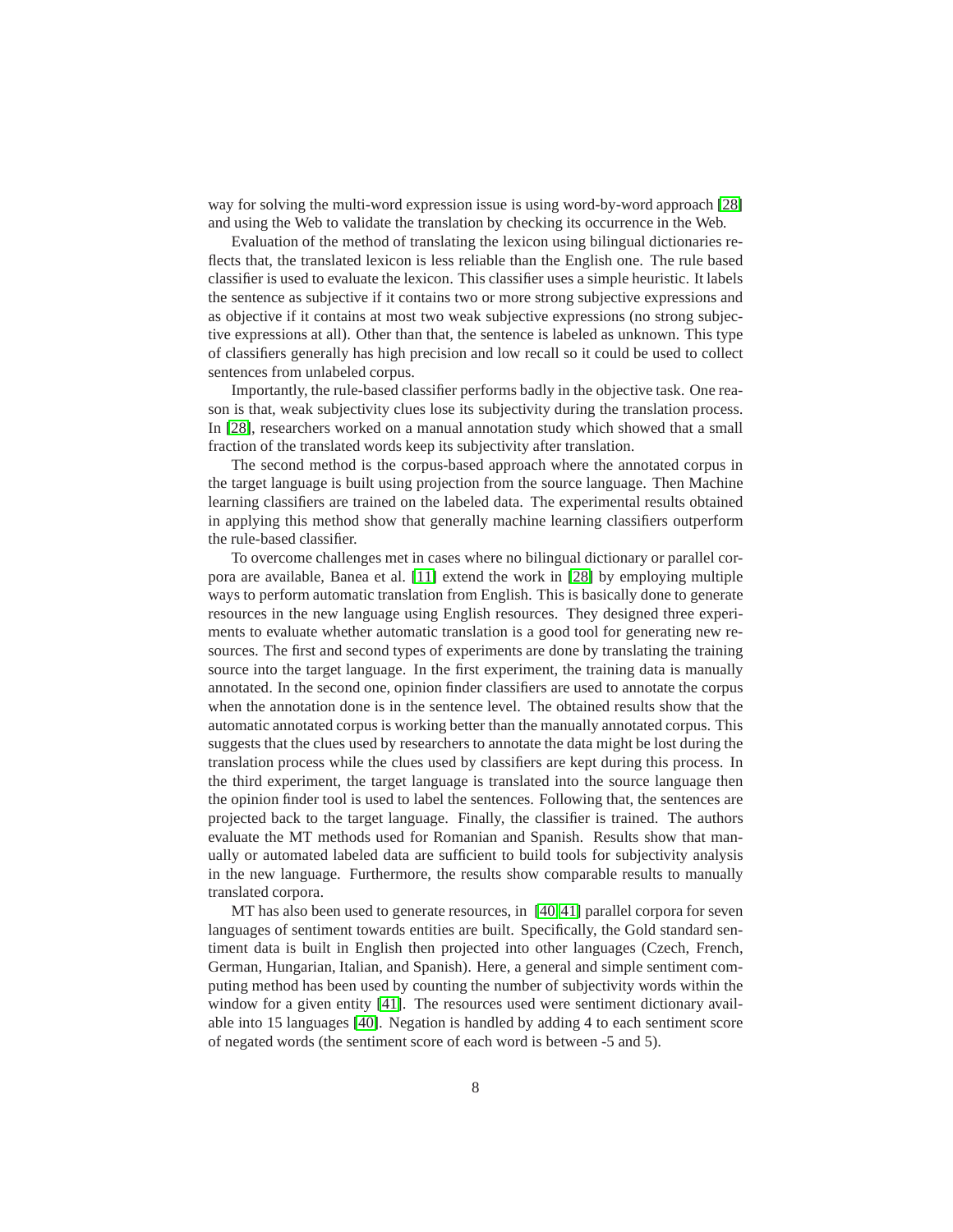Importantly, this system is language-independent because it depends only on the lexicons. The system employing the golden standard data achieved accuracy rates from 66% (Italian) to 74% for (English and Czech).

As in [\[11\]](#page-25-7), MT is used to translate English lexicon (a product of merging Senti-Word English lexicon [\[19\]](#page-25-9) and Subjectivity Word List [\[49\]](#page-27-6)) into Bengali [\[14\]](#page-25-8). Das and Bandyopadhyay [\[14\]](#page-25-8) used machine learning classifiers with many features such as part of speech tagging and chunking to divide each document into beginning, intermediate, and end. Each sentence is then given a feature indicating whether it belongs to the beginning, intermediate or end. They also used lexicon scores as features to give subjectivity scores of the word, stemming, frequency, position of subjectivity clue in the document, the title of the document, the first paragraph and the last two sentences. The overall accuracy rate of the system is found to be 76.08% precision rate (PR) and 83.33% recall rate (RR) for MPQA data set [\[49\]](#page-27-6), and 79,90 (PR) and 86,55 (RR) for IMDP corpus, and 72.16% (PR) and 76.00% (RR) for Bengali News corpus and 74.6% (PR) and 80.4% (RR) for Blog corpus.

To recap, in this section different methods for using MT to build subjectivity and sentiment systems were reviewed. The main issues that emerged in the experimentation of MT have also been highlighted. In the next section, the methods done to improve machine translation SSA systems will be reviewed.

### **3.2 Improving Machine Translation-based Systems**

Two methods have been built to improve machine translation SSA systems. Mainly this section describes the co-training [\[46\]](#page-27-1) and the structural corresponding learning [\[47\]](#page-27-7) methods.

#### **3.2.1 Co-training Method**

In [\[46\]](#page-27-1), Wan introduces the co-training algorithm to overcome the problem of low performance of MT methods used in [25]. The proposed co-training framework uses unlabeled data in the training process. Specifically, the co-training method manipulates two views for learning, the source language view as well as the target language view. Here, two separate classifiers are trained on labeled data, one for the source language and the other for the target one. Using of unlabeled data comes after having the two classifiers. This is done by adding the most confident samples to the labeled set on each view if the two classifiers agree. Then, the classifiers are retrained. The outcome would be two different classifiers. The prediction of the sentiment will be based upon the score of the two classifiers (e.g average of the scores of the two classifiers).

The obtained experimental results show that the co-training algorithm outperforms the inductive and transductive classifiers [\[46\]](#page-27-1). This framework was tested on sentiment classification for Chinese reviews. The features used are unigrams and bigrams. The term-frequency is used to weight the features which works better than tf-idf in their empirical experiments.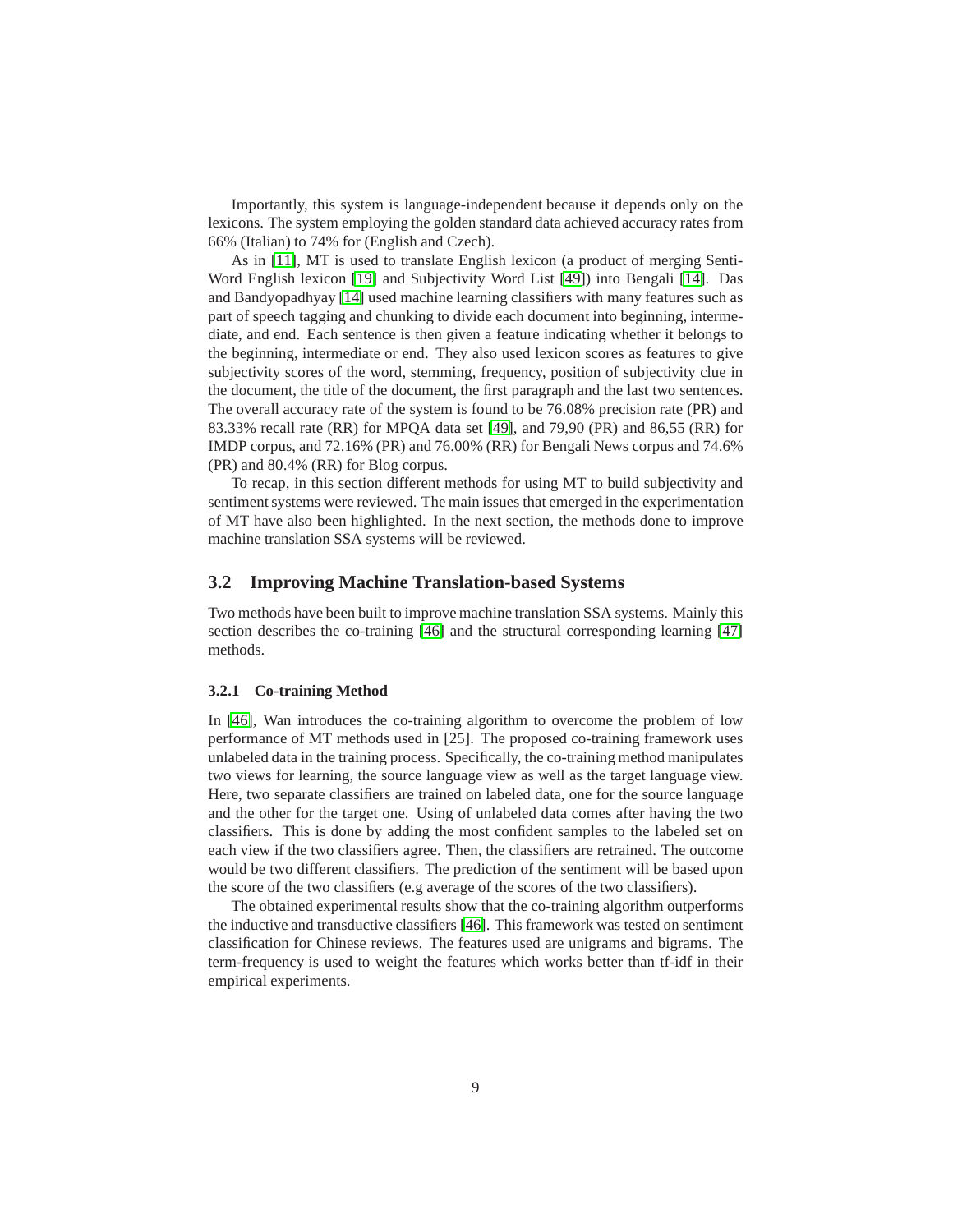#### **3.2.2 The Structural Corresponding Learning Method**

In [\[47\]](#page-27-7), researchers try to overcome the noise coming from MT methods used in [\[28\]](#page-26-2) by using structural corresponding learning (SCL) to find shared important features in the two languages. SCL is used for domain adaptations. Here, the authors suggest that the sentiment classification of the cross-lingual could be considered as a domain adaption problem. To use SCL, the first step is to find the set of pivot features. These features/words have the same manner on the source and target language (e.g "very good" and "perfect").

SCL works as follows: First, it starts by generating the weighted matrix based on the co-occurrence between pivot features and ordinary features. Second, singular vector decompression is used to select the top eigenvector features to create the mapping matrix from original domain to lower dimension domain. Third, the mapping matrix will be used with the new features in the new language/domain to train the classifier. The authors kept only the pivot features on the translation process and then used weighted matrix from source language in addition to using the new translated pivot features to train the classifier. For the selection of the pivot, some words are selected according to their occurrence. Following that these words/features are ranked according to their conditional probabilities that are computed on the labeled data.

Importantly, an evaluation of the SCL is done for the same data set used on [\[46\]](#page-27-1) The results show that SCL outperforms the co-training [\[46\]](#page-27-1) in terms of F-measure (reported to be 85% in this case).

# **3.3 Graph Methods for Translating Sentiment**

In addition to using MT for translating and transferring sentiment from one language to another, Graph methods have been used. Scheible et al. [\[38,](#page-26-12) [39\]](#page-26-13) uses the graph-based approach to transfer sentiment from English to German. They built graphs containing two types of relations (coordinations and adjective-noun modifications). They specifically chose these types of relations as they contain clues for sentiment. The graph contains adjectives and nouns as nodes and relations is represented by edges. They built two graphs one for English and the other for German. To compute sentiment of the target language, SimRank algorithm is used. SimRank computes the similarity between nodes in the two graphs. SimRank algorithm is an iterative process that measures the similarity between all nodes in the graph. SimRank assumes that the two nodes are similar if their neighbors are similar. Similarity between two nodes a and b are described by equation [2](#page-9-0)

<span id="page-9-0"></span>
$$
sim(a,b) = \frac{v}{|N(a)||N(b)|} \sum_{i \in N(a), j \in N(b)} sim(i,j)
$$
 (2)

Where  $N(a)$  is the neighborhood group of a and v is a weighted vector to determine the effect of distance of neighbors of a and initially the  $sim(a, a) = 1$ .

In this method, the bi-lingual lexicon is used to get the seeds between the two graphs. The experiments are done on English and German versions of Wikipedia. The results show that this method works better than the Semantic Orientation with Point-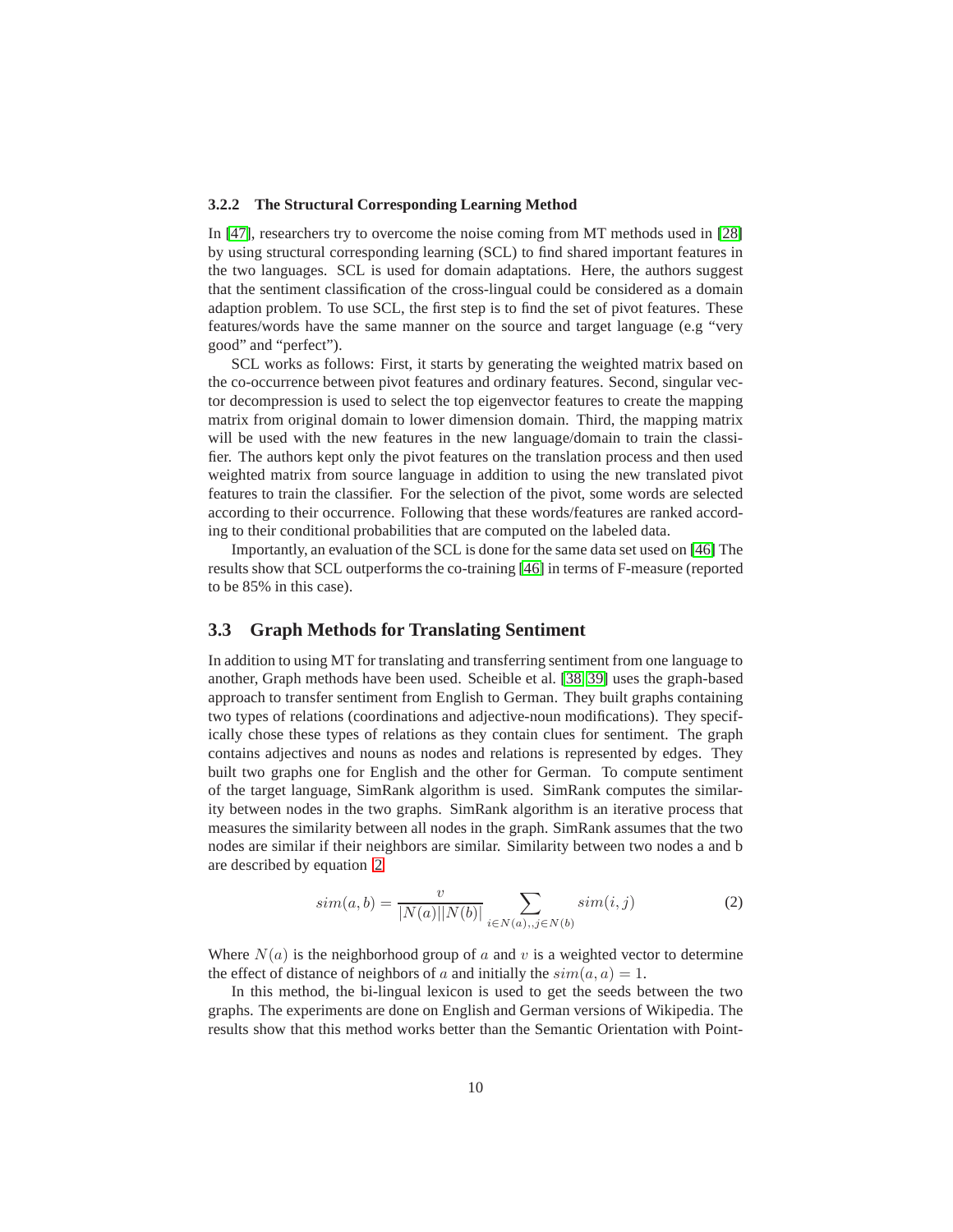Wise Mutual Information (SO-PMI). One problem of SimRank is that the words with high sentiment score are not the exact translation but they are semantically related.

Another graph method based on link analysis and bilingual dictionary is proposed in [\[24\]](#page-25-3) to create a sentiment lexicon in the target language. The English sentiment lexicon and link analysis algorithm are used to refine the ranking scores of lexicons in both the source and target languages. In order to create a sentiment lexicon in Korean, kim et al. proposed a three-step method: (1) translating the English lexicon into Korean (or any target language) using bi-lingual dictionary, (2) refining the translated lexicon using link analysis algorithm, and (3) normalizing the sentiment scores for the lexicon items.

Here, as with any translated lexicon, the main difficulty is that many words would lose their subjectivity meaning in translation [\[28\]](#page-26-2). In [\[28\]](#page-26-2) as previously explained, Mihalcea et al. used a simple heuristic based on the frequency of the word by using the first sense to overcome the challenge of translation. In this way they make use of an attribute of the bilingual dictionary in which word translations are ordered by the most frequently used then the less frequently used.

Kim et al. employ four types of heuristics to overcome this limitation. The first heuristic is using the First Type is the First Word(FW) which assign the sentiment score for the English word to only the first word of the first sense. While this type of heuristic filter uncertain words, it makes the translated lexicon smaller. The second type is reemployment of a technique used in [\[28\]](#page-26-2) which assign the sentiment of English word to all words of the first sense. The third type (All Sense (AS)) is to assign the sentiment score of the English words to all the translated words which generate the maximum number of the words in the target language but with less reliability. The last type of heuristic is Sense Rank in which the sentiment score for the translated words is assigned according to their rank. Here, the words with higher sense rank will have higher score. The link analysis algorithm is used to refine the rank of the entities in the two lexicons ( English and the target language's).

In [\[24\]](#page-25-3), Kim et al., created a bipartite graph where there are two sets of vertices, one set is for the source language (English) and the other set is for the target language words (Korean). In this graph the edges go in either one of two directions (Korean words and their English counterparts or English words and their Korean counterparts). HITS algorithm is used to rank the vertices on the graph. To explain further, HITS has two types of nodes Hubs and Authorities. Hubs are the nodes connected to many Authority nodes while the Authority is a node connected to many Hubs. In order to refine the score of the Korean lexicon, the sentiment score of each English node is considered as equivalent to its hubness and the authority of the Korean node is considered as equivalent to as its connectness to the nodes with high hubness. Equations [3](#page-10-0) and [4](#page-10-1) describe how the authority of the Korean words and hubs for the English words are computed [\[24\]](#page-25-3).

<span id="page-10-0"></span>
$$
Auth(w_t) = (1 - \alpha) * e_t + \alpha \sum_{s \in T(w_t)} Hub(s)
$$
\n(3)

<span id="page-10-1"></span>
$$
Hub(w_s) = (1 - \gamma) * e_s + \alpha \sum_{t \in T(w_s)} Auth(t)
$$
\n(4)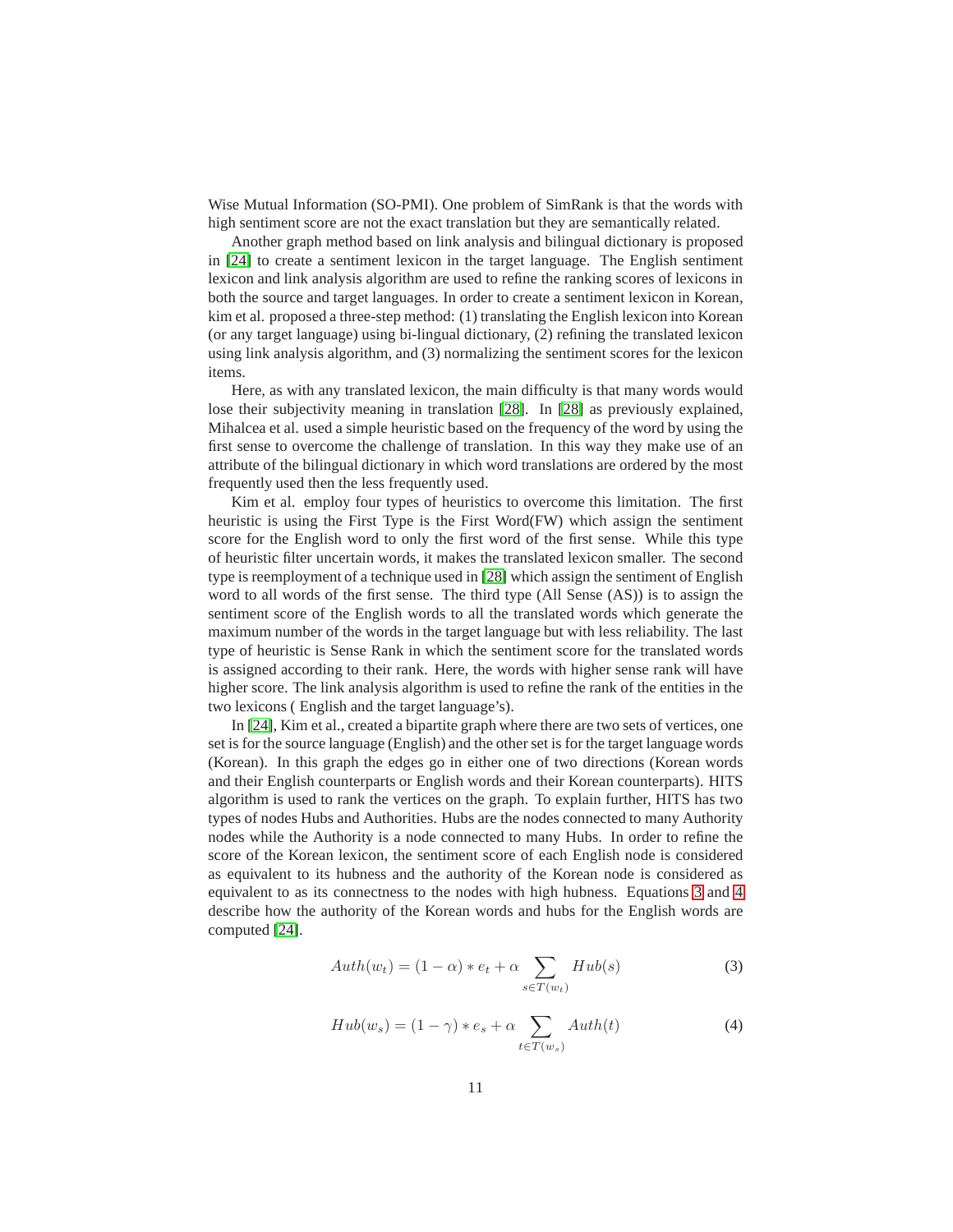when  $\alpha$  is damping factor for the Korean and  $\gamma$  is damping factor for English and  $e_t, e_s$ are the initial scores for Korean and English nodes and  $T(w_i)$  is the set of the translated words for *i*.

After refining the sentiment score for the Korean lexicon, equation [3](#page-10-0) and [4](#page-10-1) could be used to refine the source lexicon (the English lexicon) by considering English words as authorities and Koreans words as hubs. After refining the ranking of the words of the lexicons, the next step would be normalizing the sentiment score to get 1 as a product of the summation of the negative, positive and neutral score of each word.

To evaluate the translated lexicon, the  $p - normalized Kendall \tau distance$  equation [5](#page-11-0) is used. This distance measure computes the distance between the two ordered lists:

<span id="page-11-0"></span>
$$
\tau = \frac{N_i + 1/2 \cdot N_j}{N} \tag{5}
$$

where  $N_i$  is the number of discordant pairs and  $N_j$  is the number of the ordered pair in the first list (source lexicon - original list) and tied in the predicted list while  $N$  is the total number of ordered pairs in the original list. The results show that the heuristic of translating reliable words has low  $\tau$  distance while the heuristic of translating many words (less reliable words) had large $\tau$  distance.

To summarize, in this section we looked at different methods that generate lexicons and resources into different languages(English not included) by using machine translation techniques. Also, methods to improve the output of machine translation techniques have been represented.The next section will explore some of the sentiment/subjectivity analysis systems built specifically to analyze single languages other than English.

# **4 Monolingual Subjectivity and Sentiment Methods**

Here, the sentiment/subjectivity analysis systems designed specifically for single languages other than English are reviewed. The systems reviewed here are done for Chinese, Urdu, Spanish, German, and French.

# **4.1 Chinese**

Zhang et al. [\[52\]](#page-27-0) proposed a sentiment analysis system for Chinese depending on rulebased system with no-annotation cost for Chinese articles in multiple domains. Their approach is based on using the sentiment lexicon and the syntactic structure of each sentence. Their method consists of two main steps: The first step is computing the sentiment of the sentences. The second step is aggregating the sentiment of the sentences to get the score of the sentiment of the document sentiment.

The sentiment of the document has been defined using equatio[n6:](#page-11-1)

<span id="page-11-1"></span>
$$
S_D = \sum_{i}^{n} p(S_i) * W_i
$$
 (6)

where Document  $D = \{S_1S_2...S_n\}$  and  $W_i$  represent the importance of the sentence in the document and  $p(S_i)$  is the polarity of the sentence and  $S_{\nmid D}$  is the sentiment of the document.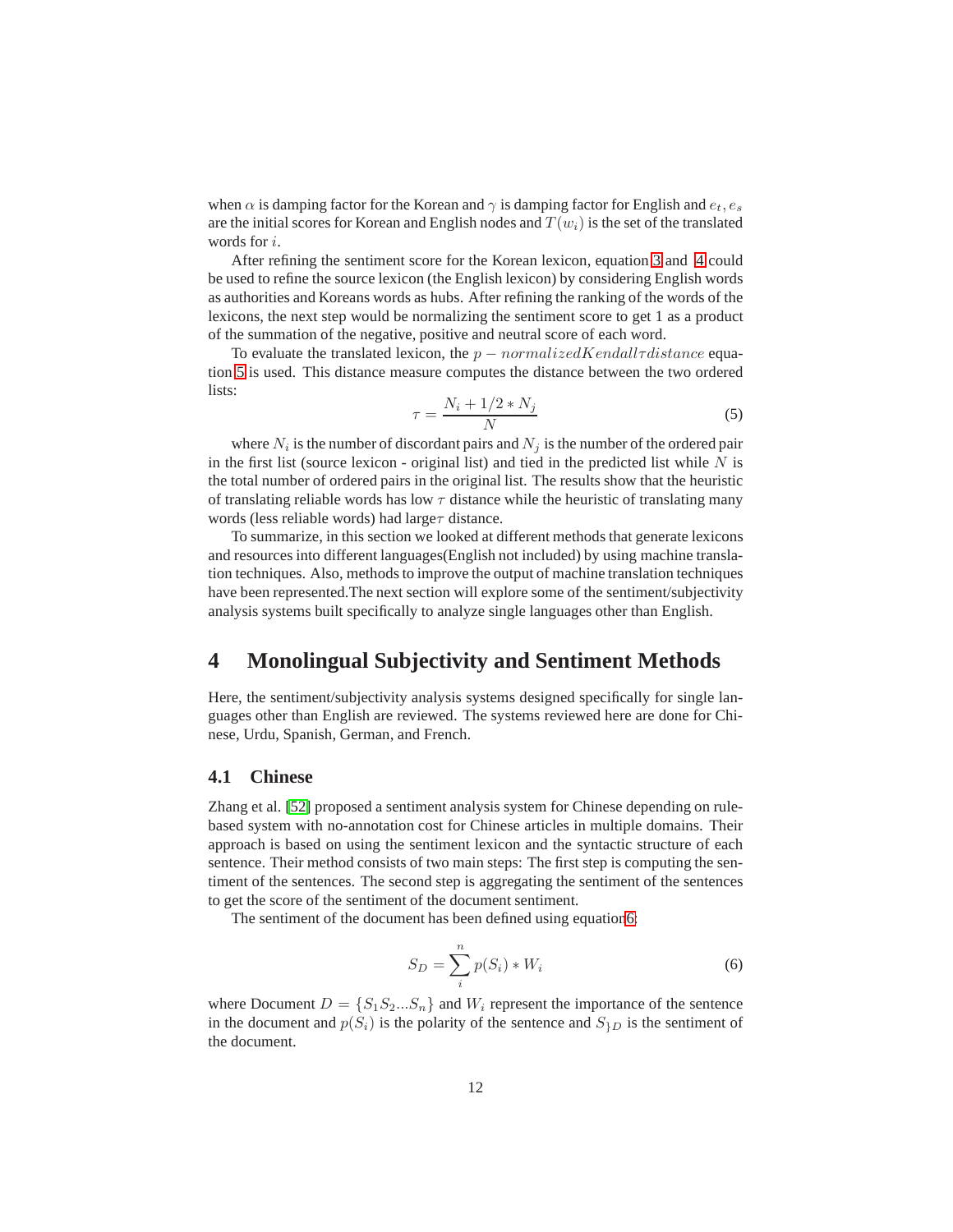| Methodology                                                              | Pros                                                                                                                     | Cons                                                                                                        | Sub/Sent                  | <b>SSA Level</b>           | Examples         |
|--------------------------------------------------------------------------|--------------------------------------------------------------------------------------------------------------------------|-------------------------------------------------------------------------------------------------------------|---------------------------|----------------------------|------------------|
| Weighted<br>$En-$<br>Genetic<br>tropy<br>Algorithms<br>$(E\bar{W}GA)$    | - Optimize feature selection<br>- Achieved high accuracy<br>with multi languages<br>- Language independent               | High<br>Computa-<br>tional Cost                                                                             | Sentiment                 | Document                   | $[1]$            |
| Sub-<br>Feature<br>sumption                                              | - Language independent<br>- Can leverage different<br>weighting techniques                                               | - EWGA outperform<br><b>Feature Subsumption</b>                                                             | Sentiment                 | Document                   | $[51]$           |
| Grammer<br>Local<br>Methods                                              | - Can extract sentiment phrases in<br>any language for financial domain<br>- Obtain high accuracy in<br>financial domain | N <sub>o</sub><br>sentiment<br>$\overline{a}$<br>classification,<br>only<br>sentiment<br>extract<br>phrases | Sentiment                 | Phrase                     | [8, 9]           |
| Positional<br>Fea-<br>tures                                              | - Language independent                                                                                                   | Computa-<br>High<br>tional Cost                                                                             | Subjectivity              | Sentence                   | $[34]$           |
| Machine Transla-<br>tion                                                 | - Simple<br>- Flexible                                                                                                   | Translation may<br>affect the sentiment<br>meaning of a word or<br>phrase.                                  | Sentiment<br>Subjectivity | word<br>phrase<br>document | [10, 15, 45]     |
| Machine<br>Trans-<br>lation<br><b>as</b><br>a<br>Resource Gener-<br>ator | - Automate the generation of lexi-<br>cons and dictionaries in multi lan-<br>guages                                      | - Not accurate as<br>manual labeling                                                                        | Sentiment<br>Subjectivity | word/phrase                | [11, 14, 28, 49] |
| Co-Training                                                              | - Use unlabeled data<br>- Use two view learning                                                                          | - Need labeled<br>data to train<br>initial classifiers                                                      | Sentiment                 | Document                   | $[46]$           |
| <b>SCL</b>                                                               | - Outperform co-training<br>- Formulate cros-langual<br>as cross-domain problem<br>- Reduce noisy coming from MT         | - Need to decide<br>about pivot features                                                                    | Sentiment                 | <b>Document</b>            | $[47]$           |
| Graph Methods                                                            | - Used to transfer sentiment<br>from lang. to another                                                                    | - Need bi lingual lex-<br>icon for seed nodes                                                               | Sentiment                 | Document                   | [38, 39]         |

Table 1: Summary of different Sentiment Systems.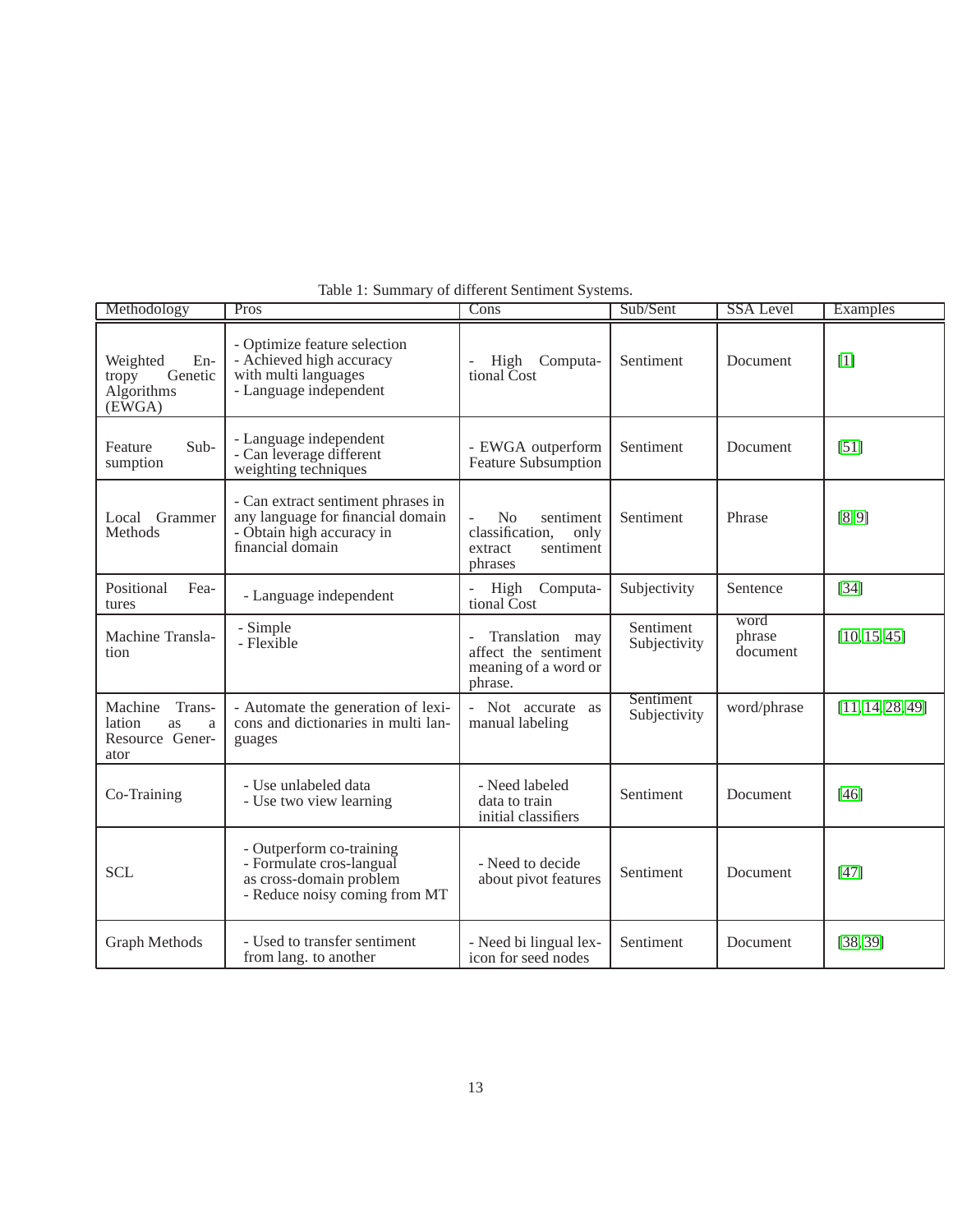Here, the objective sentence are excluded by scanning the document for subjectivity sentences only using the occurrence of the subjective words. HowNet, a bilingual English-Chinese Lexicon, provides a dictionary of Chinese subjective words contains 3,730 positive words, 3.116 negative words, 836 positive affective words (e.g., love), 1.254 negative affective words (e.g., sad) and 219 degree adverb (e.g., very). HowNet also provides the quantify of the degree adverb. To compute the polarity of each sentence, the researchers depend on computing the modified polarity of the words.

Generally, polarity of words could be divided into three types. The first type is prior polarity which represents the general polarity of the word. The second type is the modified polarity which represents the polarity of the words based on the modifiers surrounding the word such as negations and degree adverbs. The third type is the dynamic polarity which represents the context polarity(e, g., Unpredictable camera Vs. Unpredictable movie). Dynamic polarity is topic and domain dependent.

Zhang et al. also, proposed a heuristic based on some linguistic rules considering two factors:The relation between the word and its children in the dependency tree and the type of children negation or modifiers used in order to compute the modified polarity of each word. Polarity of a sentence is determined by calculating the polarity of the root in the dependency tree of the sentence in a recursive manner.

The second step to be performed in the system is to aggregate the sentiment of the sentences to compute the sentiment of the document as a whole.

The five independent domain features used for measuring the importance of the sentence are:

• Position of the sentence  $i$  which is computed using

$$
\frac{1}{\min(i, N-i+1)}\tag{7}
$$

where  $N$  is the number of sentences in the document. This gives the initial sentences and the last sentences in the document higher weight. This is mainly because these sentences are thematic sentences and thus are regraded as the most important sentences in the document.

• The Term-Weight which enables the determination of the importance of sentences containing important terms. The tf-isf [8](#page-13-0) " term frequency - Inverse sentence frequency" which is the same as the tf-idf but working on the sentence level.

<span id="page-13-0"></span>
$$
tf - isf = \sum_{t \in s} tf(t, s) * log \frac{N}{sf(t)}
$$
\n(8)

- The similarity between the sentence and the headline using cosine similarity.
- The occurrence of keywords in the sentence.
- The first-person mode which is a binary feature indicating if the sentence contains the first person pronoun or not.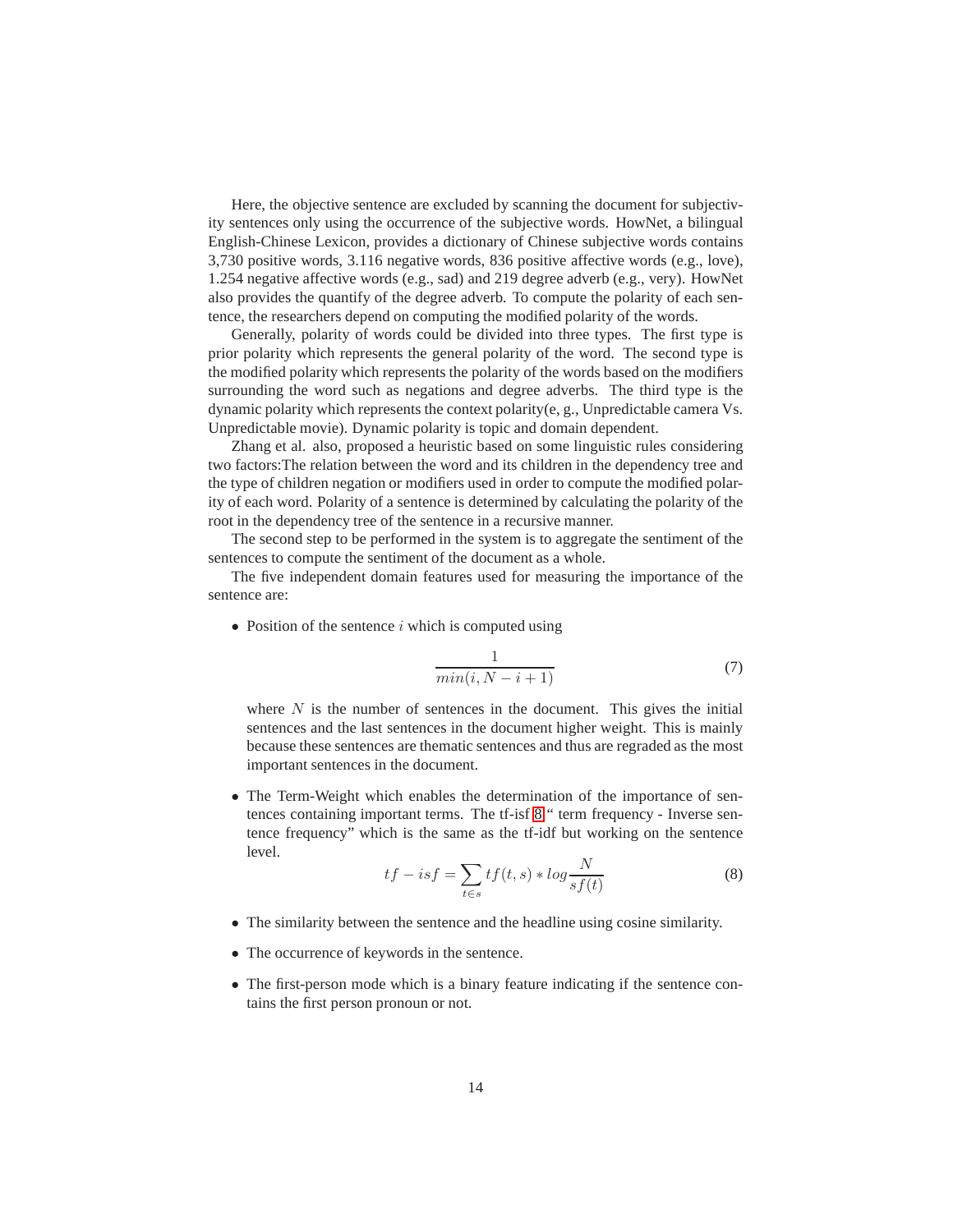The importance of the sentence is computed using equation [9](#page-14-0)

<span id="page-14-0"></span>
$$
\sum_{i=1}^{5} \lambda_i F_i \tag{9}
$$

where  $\lambda_i$  is the weight of the feature and the  $F_i$  is the score of the feature.

In [\[52\]](#page-27-0), the system is evaluated using two different data sets. The first data set consists of 851 articles about euthanasia related discussions collected from various web sites. This data set is manually reviewed and annotated under positive and negative labels. It contains 502 positive articles and 349 negative articles. The second data set is AmazonCN. It contains 458.522 reviews for six different products(books, music, movies, electrical appliances, digital products and camera). The data set contains 310.390 negative articles vs. 29.540 negative articles.

They reported an average accuracy rate for all data sets of 76.33%.The proposed rule-based method has been compared to three standard machine learning methods (SVM, NB and Decision trees) whose accuracy rates were 75.31%, 68.1% and 65.87%, respectively. This means that the rule based method significantly outperforms NB and Decision trees( $P < 0.001$ ) This also means that there was not significant difference between the rule based method and the SVM (P=0.582).

Here, ML methods are trained using different feature sets (e.g., bag of words, words/POS and appraisal features). Appraisal features consist of a triplet of subjective words, modifiers and negated forms.

Another method for Chinese sentiment analysis is proposed in [\[53\]](#page-27-8) where Zhang et al. use SVM with kernel methods to classify Chinese reviews. They used "bag of words" and "appraisal phrase" as training features. Appraisal phrase indicates the feeling towards objects. Appraisal phrases are extracted using HowNet lexicon. They evaluated the method using AmazonCN review data set. In addition to using SVM with string kernels, they used Naive Bayes Multinomial and Decision Tree. They found out that the best accuracy rate is obtained when using the bag of words and the appraisal phrase features using Information Gain as a feature selection method and SVM (with string kernels) as a classifier.

### **4.2 Urdu**

A Sentiment Analysis system is proposed for Urdu in [\[43\]](#page-27-9). This system has very special characteristics related to the language itself as Urdu is written from right to left. Also, Urdu Orthography is context sensitive and word boundaries are not determined by space. One word may contain space and two different words might be written without space. Udru has a complex morphology as it contains inflections, derivations, compounding and duplications. For example, plural formation is determined by many different ways.

In [\[43\]](#page-27-9), Sayed et. al propose a system based on SentiUnits lexicon which is generated specifically for Urdu. SentiUnits has two types of adjectives, a single adjective phrase as well as multiple adjective phrase. Each unit in SentiUnits can be described by five attributes (Adjective, modifier, Orientation, Intensity, Polarity and Negation).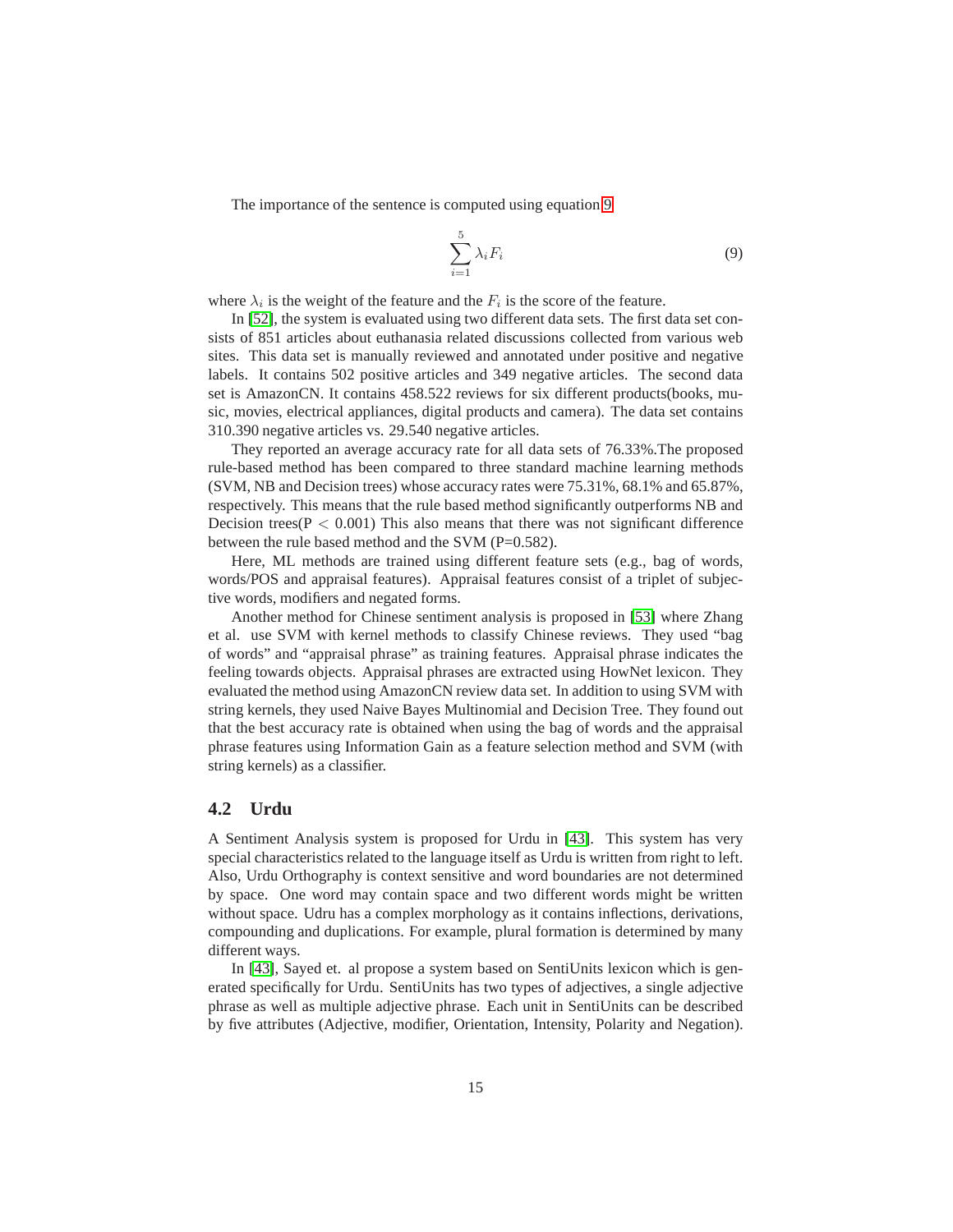Urdu adjectives can be divided into two types, one for describing the quality and quantity while the other is for describing people and could be divided into marked adjectives. These adjectives can either be inflected or unmarked as they are originally Persian loan words. Modifiers are divided into absolute, comparative and superlative. Here, Sayed et al. used SentiUnits to build the classifier for Urdu text. The system consists of three main steps (Preprocessing, Shallow Parsing and Classification). Preprocessing is used to prepare the text by processing HTML and applying word segmentation techniques. Shallow parsing is used to extract entities (senti-units) as well as negation. Classification is done by computing the sentiment of the sentence by comparing the extracted senti-unit obtained in the Shallow Parsing step and the lexicon. Sayed et al. evaluated the system using two different domains (Movies and Products corpus). This corpus consists of 435 movie reviews and 318 product reviews. They reported and accuracy rate of 72 % on Movie Reviews and 78% on Products reviews.

# **4.3 Spanish**

A semantic orientation calculator (SO-CAL) designed for analyzing Spanish sentiment analysis is used in [\[13\]](#page-25-0). Brooke et al. [\[13\]](#page-25-0) used lexical dictionaries where each word has a score in a range of -5 and 5. They use shifting to handle negation. They shifted the value of the score of negated word by 4 (added toward the origin). For intensifiers, each intensifier was assigned a value. The score of the accompanying words to the intensifier is multiplied by the intensifier's value to get their sentiment score. It was observed that there is a bias towards the negative in lexical based sentiment classifier. In order to avoid this bias, the authors added a fixed value to the final score of each negative expression.

Three different ways are used for building the Spanish dictionary: (1) using automated translation for English dictionary using bi-lingual dictionary (www.spanishdict.com) and Google Translate, (2) modifying the translated lists from bi-lingual dictionaries manually, and (3) building dictionaries from scratch manually.

The manually created dictionary includes a vast amount of informal and slang words if compared to the automated ones while the automated ones contain more formal words. That is why manually built dictionaries was considered advantageous if compared to outperform the automated ones.

In evaluation, the SO-CAL method outperforms the SVM classifier trained on unigram. The authors show that in spite of the fact that translation of corpus and resources causes a loss of some information, it is a good baseline. They also noted that the best way for long term sentiment analysis is the incorporation of Language-specific knowledge and resources. Vilares et al. [**?**] apply lexical based approach on social media to analysis Spanish political tweets. They enrich SentiStrength Spanish dictionary which contained 1,409 subjective terms mainly obtained from [**?**]. Then, the improved dictionary is used to analyze tweets about the main political parties of Spain.

# **4.4 German**

In [\[35\]](#page-26-14), Remus et al. built a SentimentWortschatz(SentiWS) which is an important resource for German. SentiWS is a publicly available German resource for sentiment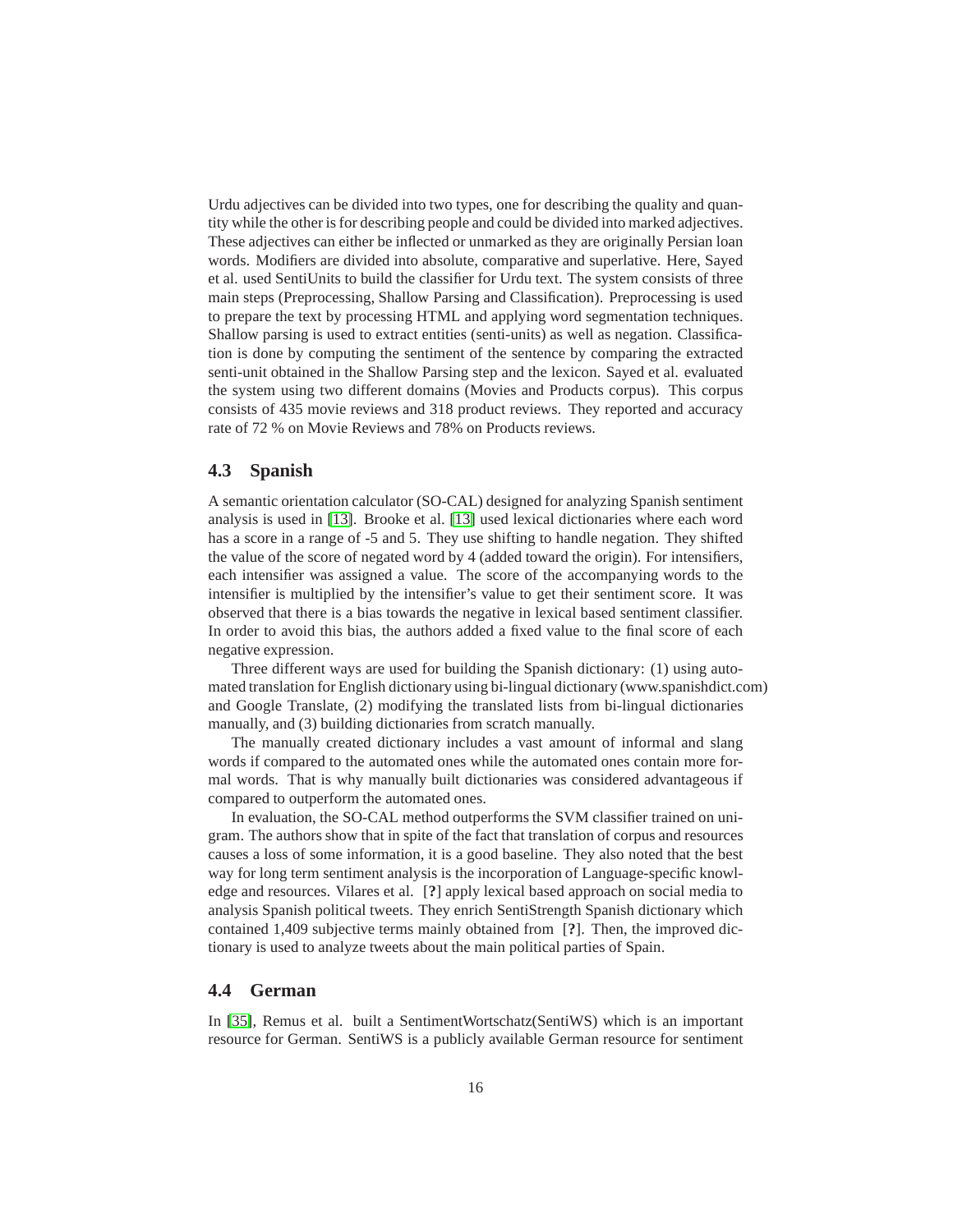analysis . It contains 16,406 positive and 16,328 negative word forms coming from 650 negative and 1,818 positive words. Each word has a POS and a weighted score between -1 and 1. The authors build this lexicon using three different resources:(1) General Inquirer [\[42\]](#page-27-10), (2) Co-occurrence analysis and (3) German Collocation Dictionary. To calculate polarity weighting, point-wise mutual information is used [10.](#page-16-0)

<span id="page-16-0"></span>
$$
PW(w) = \sum_{i \in P} log_2(\frac{p(w, i)}{p(w).p(i)}) - \sum_{i \in N} log_2(\frac{p(w, i)}{p(w).p(i)})
$$
(10)

where P is a seed of positive words and N is seed of negative words.

During the evaluation of SentiWs against a data set consisting of 480 sentences annotated by two humans for each adj, adv, noun and verb in the sentence, it achieved 96% precision, 74% recall and 84% F-measure.

### **4.5 French**

A sentiment supervised classification system is proposed for French movie reviews in [\[21\]](#page-25-11). Ghorbel et al., use SVM classifier. They used three types of features (lexical, morpho-syntactic and semantic features). For lexical features, Unigrams are used. A stop word list is used to improve the unigram performance as French contains a lot of stop words(e.g., je, la, me, de, aux). Grouping all inflected forms of words (i.e., Lemmatization) is used to reduce the number of unigrams features. While unigrams are used as lexical features, the POS tags (a morpho-syntactic feature) are used to enrich unigrams with morpho-syntactic information to solve disambiguation and to enable handling negation. SentiWordNet is used here as an external resource for the semantic feature. Specifically, SentiWordNet has been used to translate French words to English words in order to compute the polarity of words. When evaluated, the system achieved around 93.25% accuracy rate using a combination of the three types of features mentioned above. The common type of errors of classification were caused by misspelling, neutral, mixed reviews, Ironic expressions and translation errors.

# **5 Arabic Subjectivity/Sentiment Analysis**

In this section, almost all the work done on Arabic is covered. Here, a synopsis about Arabic (e.g., the countries where it is spoken, the number of Arabic speakers) is provided. Following that, the available resources on Arabic sentiment analysis are introduced. Finally, the Arabic subjectivity and sentiment analysis methods are reviewed.

### **5.1 Arabic Language**

Arabic is the official language of 22 Arab countries. There are more than 300 million native speakers of Arabic. The growth rate (i.e., 2,501.2%) of Arabic Internet users was ranked the fastest in 2010 by Internetworldstats (http://www.internetworldstats.com/stats7.htm) compared to 1,825.8 % growth rate for Russian, 1,478.7 % for Chinese and 301.4 % for English. Arabic users represent 18.8% (more than 65 million users) of Interent users.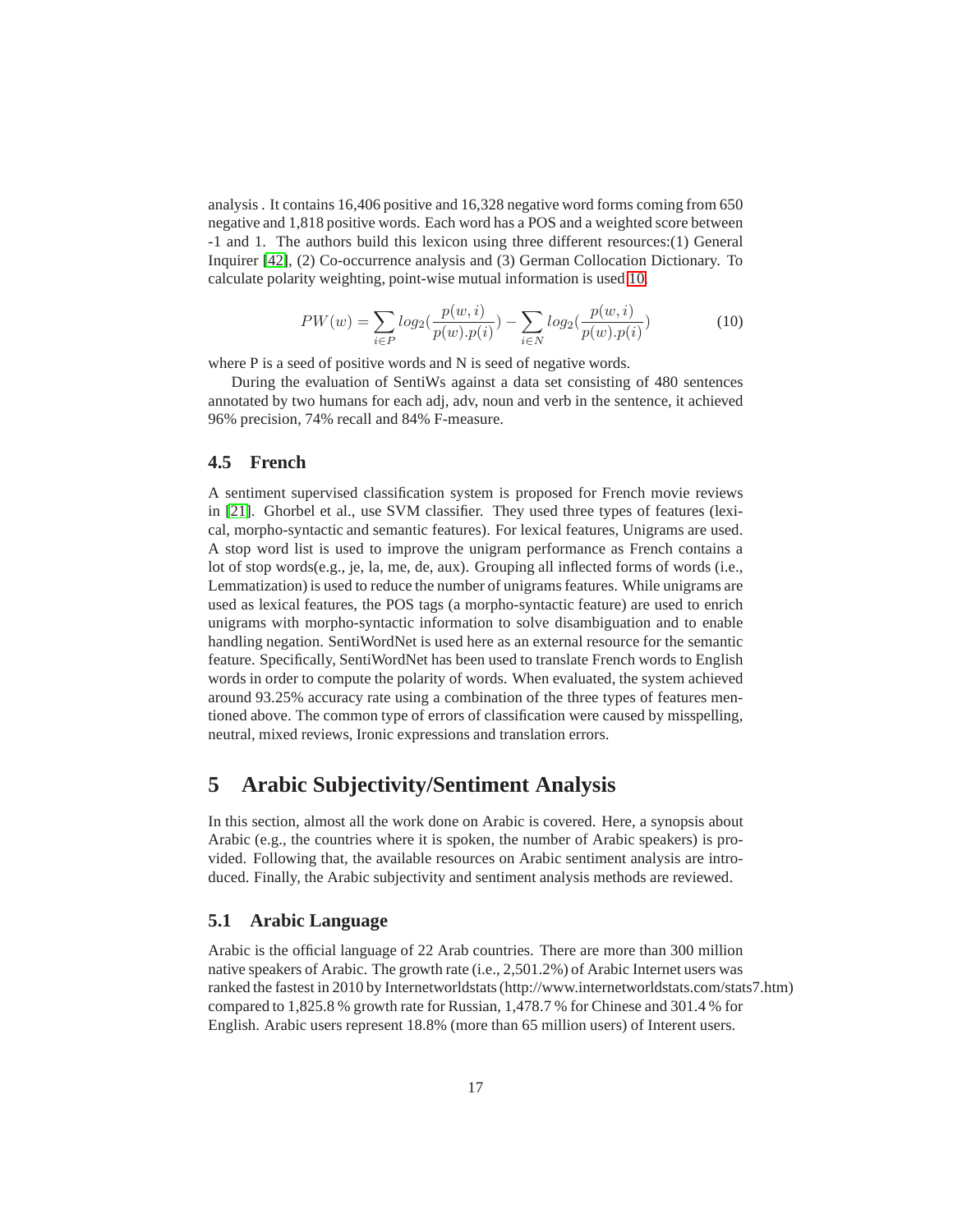The Arabic language is a collection of different variants where there is only one formal written standard variety in the media and education through the Arab world [\[22\]](#page-25-12). This variant is called Modern Standard Arabic (MSA), while others are called Arabic dialects. There is a high degree of difference between MSA and Arabic dialects. One interesting fact is that the MSA is none of any Arab's native languages.

MSA is the official language of the Arab world and it is syntactically, morphologically, and phonologically based on Classical Arabic (CA) [\[22\]](#page-25-12). Classical Arab is the language of the Qur'an (Islam's Holy Book). While Arabic dialects are true native language forms, they are used in informal daily communication and they are not taught in schools or standardized [\[22\]](#page-25-12). In contrast to Dialects, MSA is usually written not spoken language. Arabic dialects are poorly related to Classical Arabic. There are many Arabic dialects and they are different in many aspects, mainly geography and social classes. One way for dividing Arab dialects is based on the geographic aspect [\[22\]](#page-25-12) as follow:

- The most common dialect is Egyptian Arabic, which covers the Nile valley (Egypt and Sudan)
- Levantine Arabic covers the dialects of Syria, Lebanon, Jordan, Palestine and Israel.
- Gulf Arabic includes the dialects of Gulf countries (United Arab Emirates, Saudi Arabia, etc.).
- Maghrebi (North African) Arabic which cover dialects of Algeria, Tunisia, and Morocco.
- Iraqi Arabic covers Iraq and combines elements of Levantine and Gulf dialects.
- Yemenite Arabic.

Each dialects group are completely homogeneous linguistically.

Arabic is a semitic language [\[44\]](#page-27-11) which has a very rich inflectional system and is considered one of the richest languages in terms of morphology [\[23\]](#page-25-13). Arabic sentential forms is divided into two types, nominal and verbal constructions [\[20\]](#page-25-14). In the verbal domain, Arabic has two word order patterns (i.e., Subject-Verb-Object and Verb-Subject-Object). In the nominal domain, a normal pattern would consist of two consecutive words, a noun (i.e., subject) then an adjective (subject descriptor).

### **5.2 Resources: Corpora and lexicons**

Here, most of the available corpora and lexicons created for Arabic language are revised.

**Opinion corpus for Arabic (OCA):** OCA is an opinion corpus for Arabic with a parallel English version (EVOCA) [\[36,](#page-26-3) [37\]](#page-26-4). Rushdi-Saleh et al. extracted the OCA corpus from different movie-review web sites. It consists of 500 reviews, which are divided equally into two parts: 1) positive reviews, and 2) negative reviews. There are some issues related to the design and application of the corpus: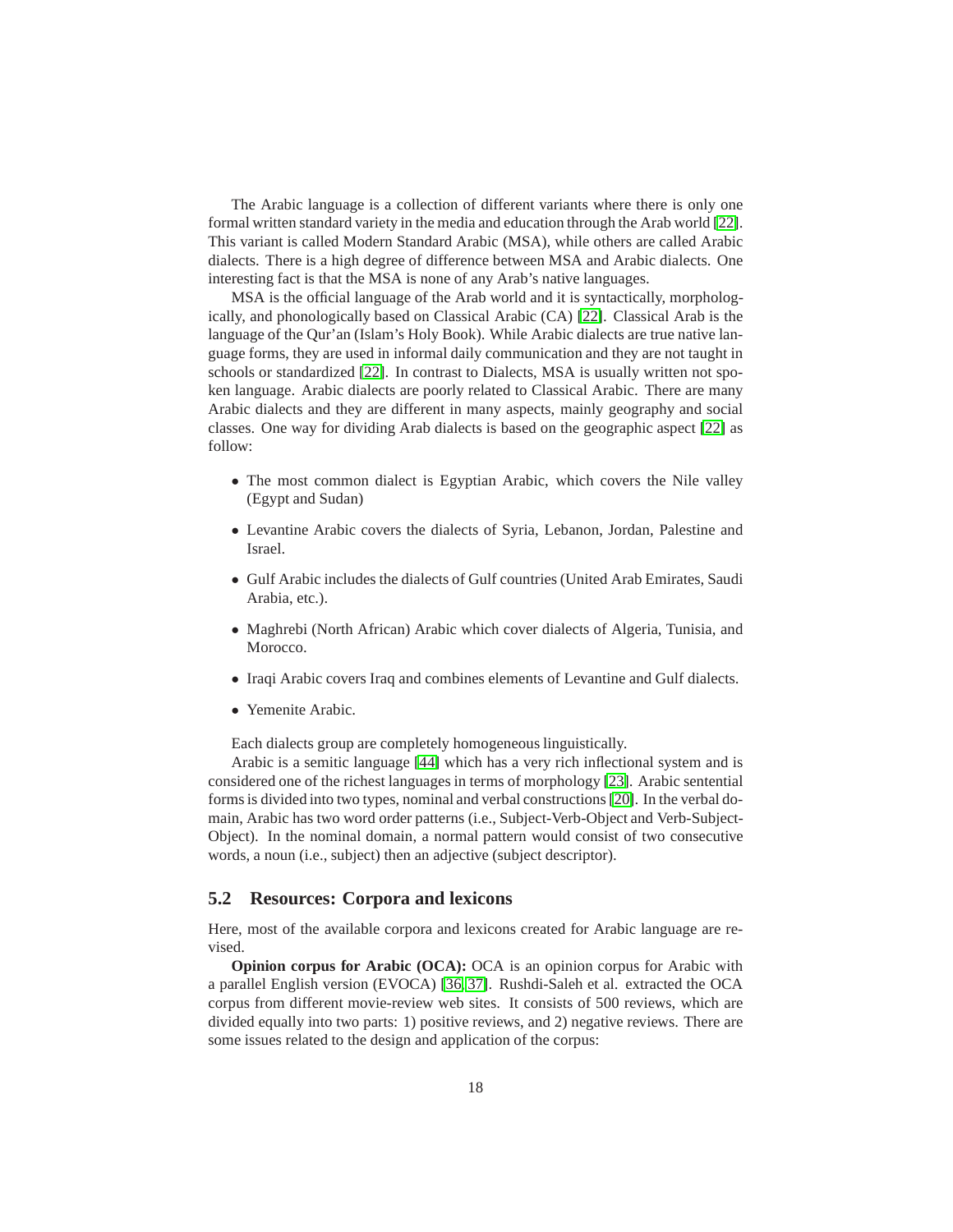- Non-related comments (i.e, People might be giving comments on things not related to the movie or they may be commenting on previous threads).
- Romanization of Arabic is another problem. English characters are commonly used to write Arabic words. Such practice results in the presence of multiple versions for every word.
- The web sites used to create the corpus contains comments in many different languages.
- Each web site has its own rating system. Some reviews are rated in a range between 1 and 10, others have a rating range from 1 to 5, and still others have a binary rating of bad or good.
- Culture and political emotions play an important role in ratings. For instance, the "Antichrist" movie has a rating of 6.7 in IMDB, but has a rating of 1 in reviews of the Arabic blog
- Arabic speaking participants use different ways to report the name of movies and actors in reviews. While they sometimes keep the English version, they use the Arabic version of the names at other times.

Generating the OCA corpus is a three-step process: 1) Preprocessing, 2) Reviewing, and 3) Generating *N*-grams. To illustrate, in the Preprocessing stage, the HTML page is prepared by removing HTML tags, correcting spelling mistakes, and deleting special characters. The Review process consists of tokenizing and stemming words, filtering stop words and tokens of length  $<$  3. Finally, generate unigrams, bigrams, and trigrams are generated. The same process is adopted to generate EVOCA.

**MPQA subjective lexicon & Arabic opinion holder corpus:** Another corpus for Arabic opinion holder and subjectivity lexicon is proposed by Elaranoty et al. [\[17\]](#page-25-2). The authors crawled 150 MB of Arabic news and manually annotated 1 MB (available at - http://altec-center.org/) of the corpus for opinion holder. The opinion holder corpus was annotated by three different persons. Any conflict emerging because of different annotations was solved using majority voting. For prepossessing the corpus Research and Development International (RDI) tool (http://www.rdi-eg.com) was used to handle the morphological analysis of Arabic sentences and assign parts of speech (POS) tags. Finally, semantic analysis of the words were done. Arabic Named Entity Recognition (ANER) [\[2\]](#page-23-2) was used for extracting names from documents. The proposed Arabic subjectivity lexicon contains strong as well as weak subjective clues by manually translating the MPQA lexicon [\[50\]](#page-27-12).

**Arabic Lexicon for Business Reviews:** A sentiment lexicon for Arabic business review was proposed by Elhawary and Elfeky [\[18\]](#page-25-15). The authors used the similarity graph to build an Arabic lexicon. The similarity graph is a type of graph where the two words or phrases would have an edge if they are similar on polarity or meaning. The weight of the edge represents the degree of similarity between two nodes. Usually, this graph is built in an unsupervised manner based on lexical co-occurrence from large Web corpora. Here, the researchers initially used a small set of seeds then performed label propagation on an Arabic similarity graph. For building the Arabic similarity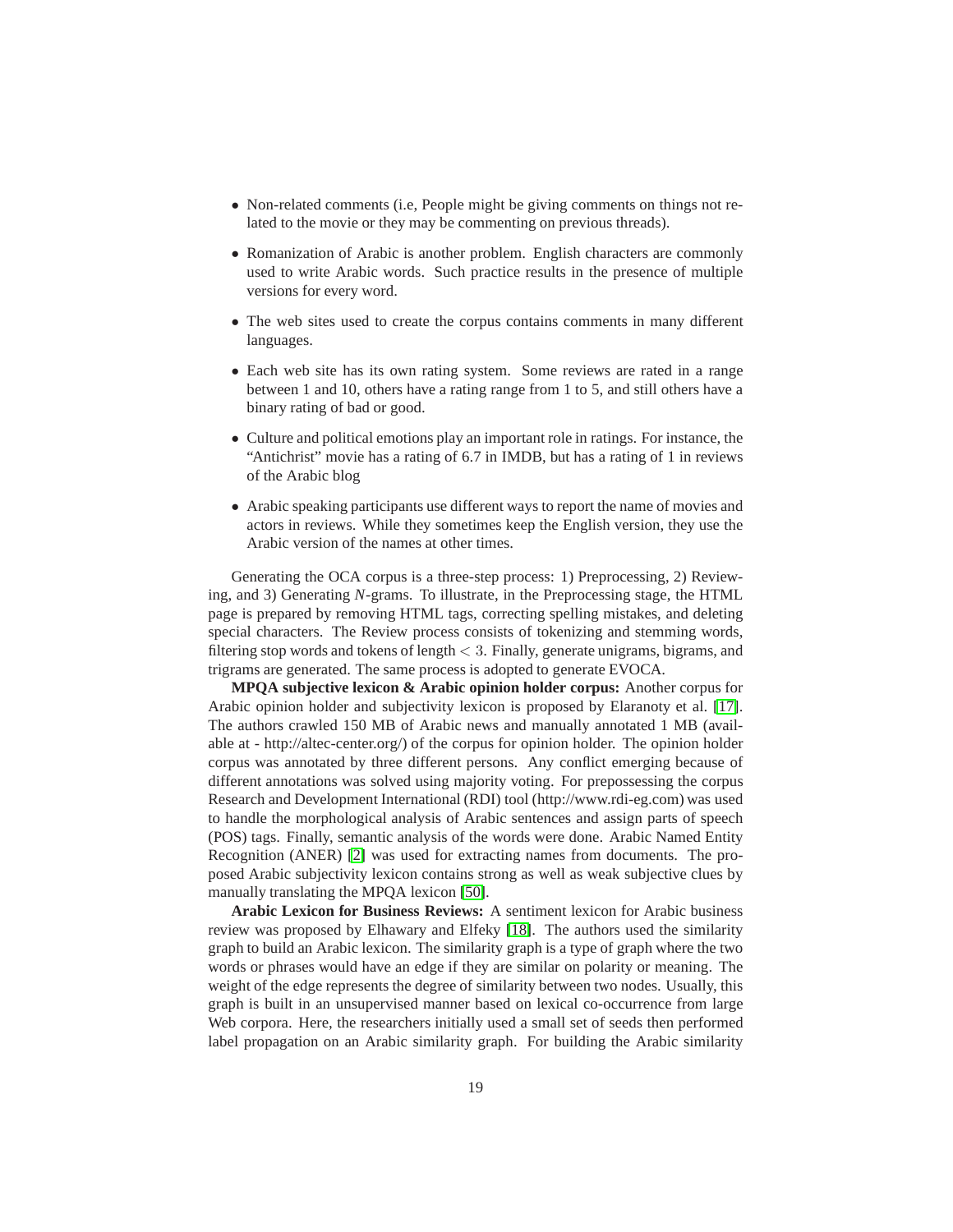graph, a list of seeds (600,900,100) for (positive, negative and neutral) are used. The Arabic lexicon created from the similarity graph consists of two columns where the first column is the word or phrase and the second column represent the score of the word which is the sum of the scores of all edges connected to this node (word/phrase). They applied filtering rules to avoid both the sparseness of the data and garbage nodes. Garbage nodes caused the top 200 positive words to be non-positive. They removed nodes with a high number of weighted edges and kept the 25 top ranked synonyms of the word. The top 25 synonyms of positive words are 90% positive. This ratio became 50-60% when considering all synonyms. The sentiment of the review is computed based on the sentiment of the sentences. That is, the sentence boundary detection is used, and negation is also used, to flip the sentiment score from positive to negative and vice versa. There are around 20 Arabic words for negation. Sentences greater than 120 character (i.e., long distance) are neglected. The results show that the created Arabic lexicon has high precision but has low recall.

Another subjectivity lexicon is proposed by El-Halees [\[16\]](#page-25-16). This lexicon is built manually based on two resources, the SentiStrength project and an online dictionary. They translated the English list from SentiStrenght project and then manually filtered it. Common Arabic words were added to the lexicon.

AWATIF is another Arabic corpus proposed by Abdul-Mageed and Diab [\[3,](#page-23-3) [4\]](#page-23-4). AWATIF is a multiple-genre corpus for MSA subjectivity and sentiment analysis. AWATIF is extracted from three different resources: The first resource is Penn Arabic Treebank (PATB) part 1 version 3. They used around 54.5% from (PATB1 V3) which represents 400 documents. These documents are a collection of news wire stories from different domains (e.g., economic, sports, politics). The second resource used is Wikipedia Talk Pages (WTP). They collected around 5,342 sentences from 30 talk page covering topics from politically and social domains. The 30 pages were selected from a larger pool of 3,000 talk pages. The third resource is from the Web Forum (WF) genre and comprises 2,532 conversation threads from seven different web forums. They also used different conditions to annotate the corpus using two types of annotation, simple (SIMP) and linguistically-motivated and genre-nuanced(LG). In SIMP, they introduced simple information to annotators such as examples of positive, negative, and neutral sentence. The required task was to label each sentence with one of the tags from the set {*POSITIVE, NEGATIVE, NEUTRAL*}. In the LG type, they introduced a linguistic background for annotators and explained the nuances of the genre for each data. Also, Abdul-Mageed and Diab manually created an adjective polarity lexicon of 3,982 adjectives where each adjective has a tag from the set {*POSITIVE, NEGATIVE, NEUTRAL*}.

### **5.3 Subjectivity and Sentiment Systems and Methods for Arabic**

Here,the different methods applied to Arabic are discussed. [\[36,](#page-26-3) [37\]](#page-26-4) build machine learning classifiers exploiting both the OCA and EVOCA corpora. They use both SVMs and an NB classifier and report 90% *F*-measure on OCA and 86.9% on EVOCA using SVMs. The point out that SVMs outperform the NB classifier, which is common in text classification tasks. [\[37\]](#page-26-4)'s results show that there is no difference between using term frequency (tf) and term frequency-inverse document frequency (tf-idf) as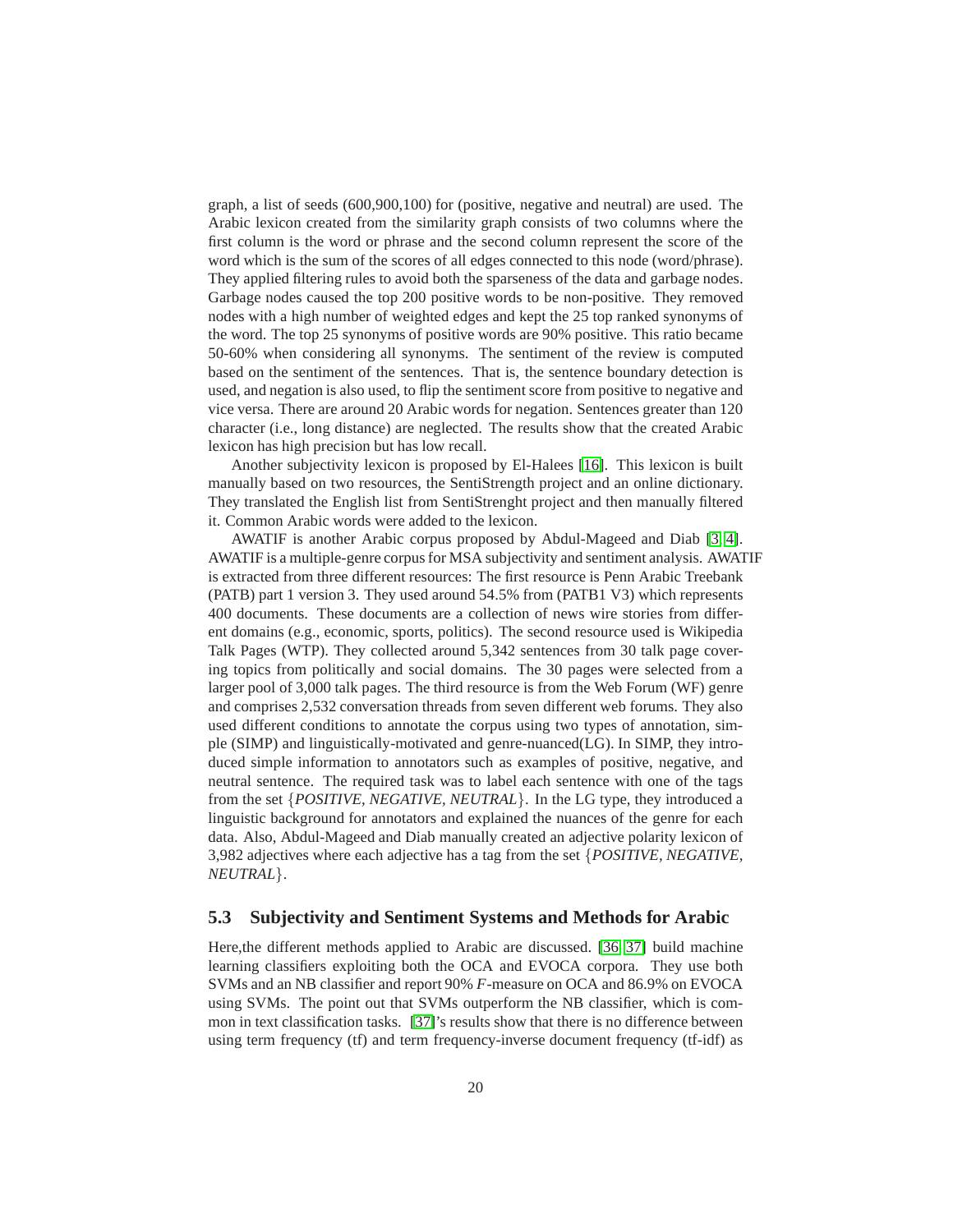weighting schemes.

Different approaches for extracting the opinion holder in Arabic are proposed in [\[17\]](#page-25-2). Their approach is based on both pattern matching and machine learning. They extract three different types of opinion holders. The First type of opinion holder is opinion holder for speech events, which is defined as a subjective statement said directly by someone or claimed to be said by someone. In this way, they combine the direct speech event and indirect speech event in this type. The second type of opinion holder is defined as related to an opinion holder that expresses sentiment towards certain opinion subject. The third type is defined as related to expressive subjective elements (e.g., emotions, sarcasm) expressed implicitly. Definitely the third type is the hardest type to extract because it depends on the meaning of the words rather than the structures. The first approach [\[17\]](#page-25-2) use to extract opinion holders is based on pattern matching. They manually extract 43 patterns where the morphological inflections of the words are neglected. Examples of these patterns are "And <holder> expressed his objection about ...." Another example is " And adds <holder>...." A pattern-based opinion holder classifier is built using the extracted patterns. The following rule as to extracting an opinion holder are followed: The opinion holder is retrieved if it contains a subjective statement or a named entity and its containing statement is classified as objective or subjective using a high-precision classifier.

While the first approach is based on pattern matching, the second and third approaches are based on machine learning. Authors formulate the opinion holder problem as a classification problem where each word in the corpus is classified as "Begining of a holder (B-holder)", "Inside a holder (I-holder)" or "Non holder". A conditional random field (CRF) probabilistic discriminative model is used for classification. Authors build the CRF classifier based on a set of lexical, morphological, and semantic features. Pattern matching is used as a source for additional features for training the classifier in the third approach. Syntactic features are not used because of a lack of a robust general Arabic parser. The lexical features used are the focus word itself and window of size 3 around it (i.e., previous and next three words). The second type of features, i.e., semantic field features, are generated by grouping the semantically related words and giving them the same probability. In that way the handling of a missing word of the group in training data will not affect the performance if any word of the group appeared in the test data. The third feature type used is POS Tags generated by the RDI morphological analyzer. The set of tags generated by the RDI analyzer is reduced to a small set of tags and this small set are used as features. In addition, base phrase chunk and named entity recognition features are used. Finally, a feature based on pattern matching is used such that it is detected whether any word is part of the patterns extracted manually in the first approach or not.

Experimental results on the Arabic Opining Holder corpus show that machine learning approaches based on CRF achieve better results than the pattern matching approach. The authors report 85.52% precision, 39.49% recall, and 54.03% *F*-measure. Authors justify the performance degradation of the system by stating that it is due to the lower performance of Arabic NLP tools compared to those of English as well as the absence of a lexical parser.

Another system for Arabic sentiment analysis is proposed bu Elhawary and Elfeky [\[18\]](#page-25-15). Their system is designed to mine Arabic business reviews. They tried to provide the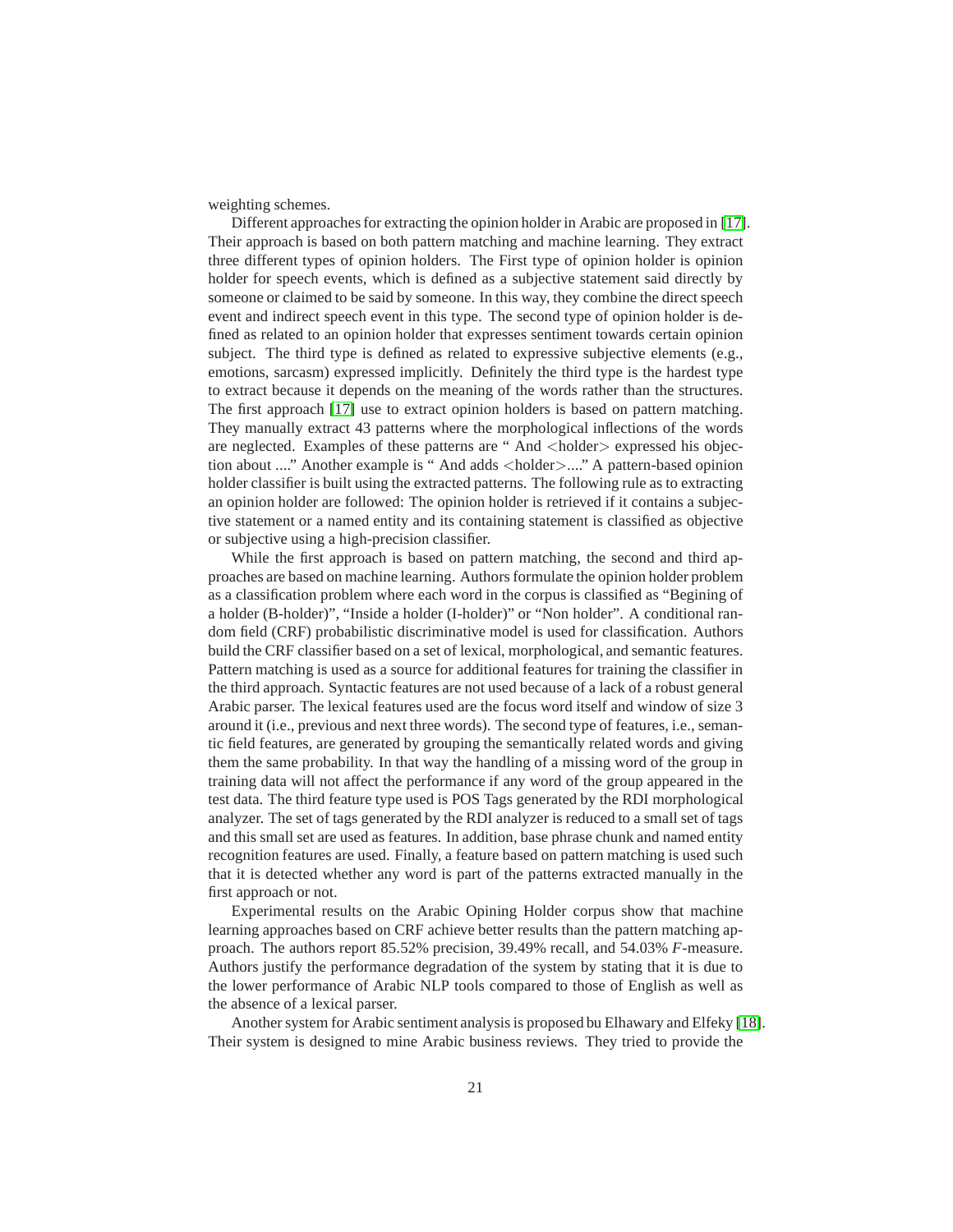Google search engine with annotated documents containing the sentiment score. The system has several components. The first component classifies whether an Internet page is a review or not. For this component, they extend an in-house multi-label classifier to work for Arabic such that its task is to assign a tag from the set {*REVIEW, FORUM, BLOG, NEWS and SHOPPING STORE*} to a document. To build an Arabic review classifier data set, 2000 URLs are collected and more than 40% of them are found to be reviews. This data set is collected by searching the web using keywords that usually exist in reviews e.g " the camera is very bad". Authors translate the lists of keywords collected and add to them a list of Arabic keywords that usually appear in the opinionated Arabic text. The final list contained 1500 features and was used to build an AdaBoost classifier. The data is broken down into 80% training and 20% testing. After a document is classified for belonging to the Arabic review class or lack thereof, a second component of the system is used. The second component analyzes the document for sentiment. They build an Arabic lexicon based on a similarity graph for use with the sentiment component. The final component of the system is designed to provide the search engine with the snapshot of the sentiment score assigned to a document during the search.

A combined classification approach is proposed by El-Halees [\[16\]](#page-25-16) for document level sentiment classification. He applied different classifiers in a sequence manner. A lexicon based classifier is used during a first stage. This Lexicon based classifier identifies the sentiment of a document based on an aggregation of all the opinion words and phrases in the document.

Due to the lack of enough opinion words in some documents, it is not possible to classify all documents using the lexicon based classifier. All classified documents from first classifier are used as the training set for the next classifier that is based on Maximum Entropy. The Maximum Entropy classifier is used to compute the probability that the document belongs to a certain sentiment class: If the probability is greater than a threshold of 0.75, then the document is assigned a class, otherwise the document is passed to the next stage. The next classifier for the final stage is a *k-*nearest neighbors (KNN) classifier is used to find k nearest neighbors for the unannotated document using the training set coming from the previous two classifiers.

The corpus they use for evaluation consist of 1134 collected from different domains (e.g., education, politics, and sports) and has 635 positive documents (with 4375 positive sentences) and 508 negative documents (with 4118 negative sentences). Preprocessing is applied to document HTML tags and non-textual contents are removed. Alphabets are normalized and some misspelled words are corrected. Sentences are tokenized, stop words are removed, and an Arabic light stemmer is used for stemming the words, and *TF-IDF* is used for term weighting. [\[16\]](#page-25-16) report 81.70% *F*-measure averaged over all domains for positive documents and 78.09% *F*-measure for negative documents. The best *F*-measure is obtained in the education domain (85.57% for the positive class and 82.86% for the negative class).

Another system for Arabic sentence level classification is proposed by Farra et al. [\[20\]](#page-25-14), where two different approaches (a syntactic and a semantic approach) for sentence classification are adopted. The grammatical approach proposed by Farra et al. [\[20\]](#page-25-14), is based on Arabic grammatical structure and combines the verbal and nominal sentence structures in one general form based on the idea of actor/action. In this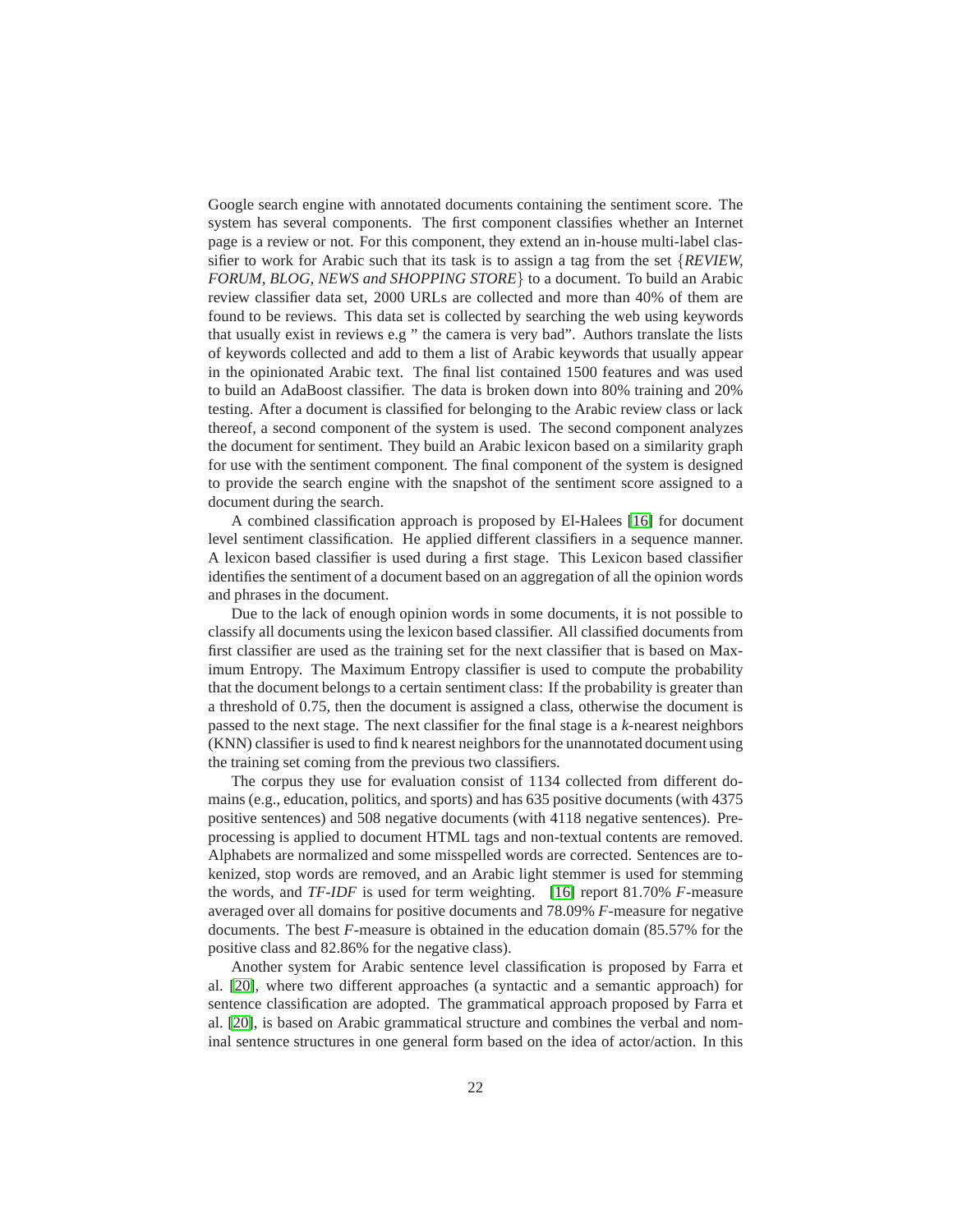approach, the subjects in verbal and nominal sentences are actors and verbs are actions. They manually label Action/Actors tags to sentence structures and used such tags as features. Their feature vector constitutes the following: Sentence Type, Actor, Action, Object, Type of Noun, Adjective, type of pronoun and noun, Transition , word polarity and Sentence class. *sentence type* features determine the type of the sentence (i.e., Verbal or Nominal), the *transition* feature determines the type of the word which link the current sentence with the previous sentence, the *word* polarity feature determines the polarity of the word (i.e., positive, negative or neutral).

The second approach proposed by Farra et al. [\[20\]](#page-25-14) combines syntactic and semantic features by extracting some features like the frequency of positive, negative, and neutral words; the frequency of special characters (e.g., "!"); the frequency of emphasis words (e.g., "really " and "especially"); the frequency of conclusive and contradiction words; etc. For extracting the semantics of the words, [\[20\]](#page-25-14) build a semantic interactive learning dictionary which stores the semantic polarity of word roots extracted by stemmer.

For evaluation of the grammatical approach, only 29 sentences are annotated manually for POS tags. [\[20\]](#page-25-14) report 89.3% accuracy using an SVM classifier with 10 foldcross validation. Sentences from 44 random documents are used for evaluating the semantic and syntactic approach using a J48 decision tree classifier. [\[20\]](#page-25-14) report 80% accuracy when the semantic orientation of the words extracted and assigned manually is used, and 62% when the dictionary is used. Farra et al. [\[20\]](#page-25-14), also classified the documents by using all sentence features and chunking the document into different parts. They report 87% accuracy rate. with an SVM classifier.

Abdul-Mageed et al. in [\[3](#page-23-3)[–6\]](#page-23-5) created sentence level annotated Arabic corpora and built subjectivity and sentiment analysis systems exploiting them. In their systems these authors exploit various types of features, including language independent features, Arabic-specific morphological features, and genre-specific features.

Abdul-Mageed et al. [\[5,](#page-23-6) [6\]](#page-23-5) report efforts for classifying MSA news data at the sentence level for both subjectivity and sentiment. They use a two-stage SVM classifier, where a subjectivity classifier is first used to tease apart subjective from objective sentence. In a second stage, subjective sentences are classified into positive and negative cases, with an assumption that neural sentences will be treated in a future system. These authors make use of two main types of features: (1) *language independent* features and (2) *Arabic-specific* features. The language independent features include a *domain* feature indicating the domain (e.g., politics, sports) of the document from which a sentence is derived, a *unique* feature where all words with a frequency threshold of < 4 is replaced by the token "UNIQUE", *N-gram* features where all *N*-grams of frequency threshold of < 4, and an *adjective* feature where adjectives indicating the occurrence of a polarized adjective based on a pre-developed polarity lexicon of 3982 entries.

95.52% results are reported using stemming, morphological feature and adjective Results showed that adjective feature is very important it improved the accuracy by more than 20% and unique and domain features are helpful.

[\[7\]](#page-23-7) present SAMAR, an SVM-based system for Subjectivity and Sentiment Analysis (SSA) for Arabic social media genres. They tackle a number of research questions, including how to best represent lexical information, whether standard features are useful, how to treat Arabic dialects, and, whether genre specific features have a measurable impact on performance. The authors exploit data from four social media genres: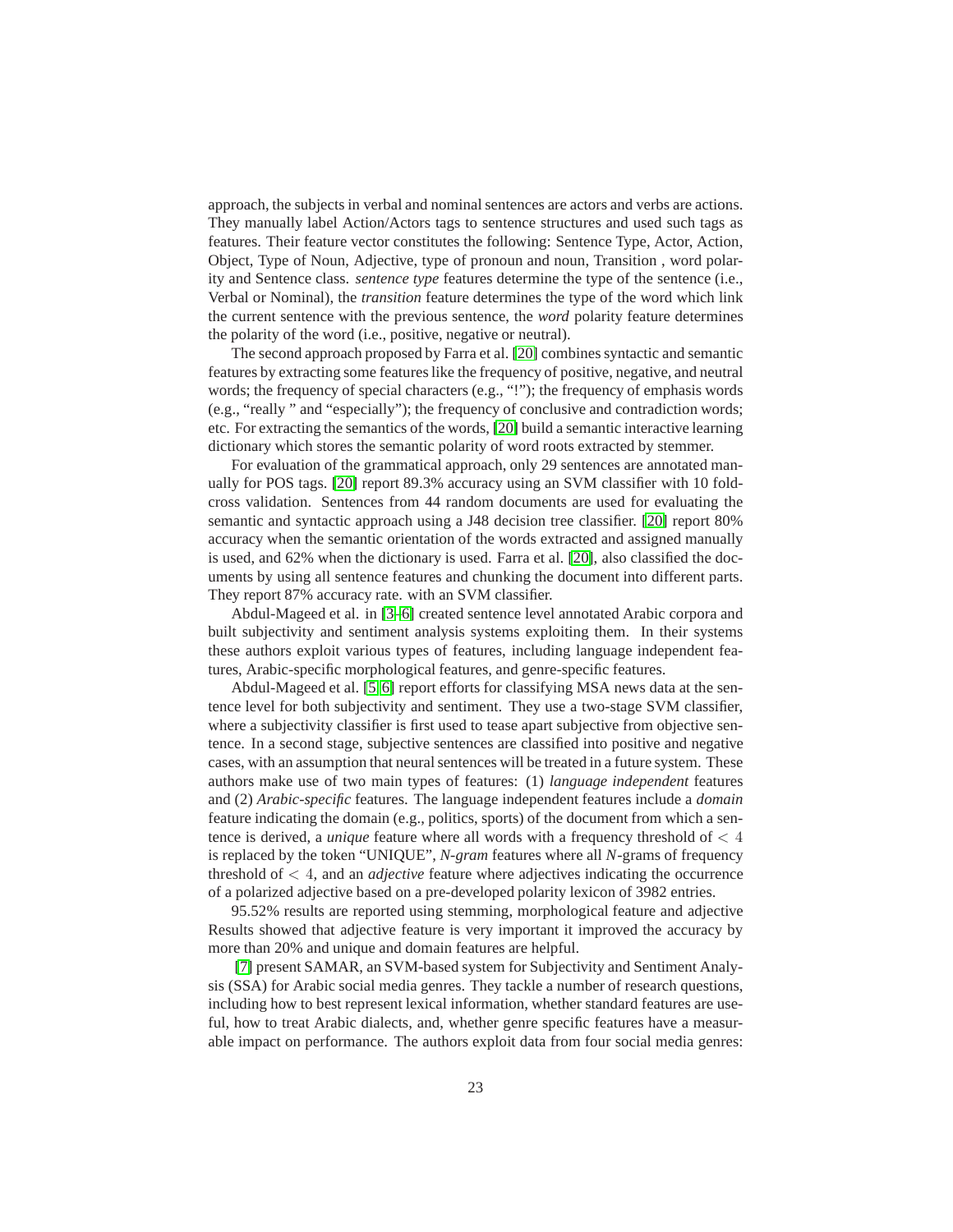Wikipedia Talk Pages, Web forums, chat, and Twitter tweets. The data is in both MSA and dialectal Arabic. These authors break down their data into 80% training, 10% development, and 10% testing and exploit standard SSA features (e.g., the "unique" feature, a wide coverage polarity lexicon), social and genre features (e.g., the gender of a user), and a binary feature indicating whether a sentence is in MSA or dialectal Arabic. They are able to significantly beat their majority class baselines with most data sets and results suggest that they need individualized solutions for each domain and task, but that lemmatization is a feature in all the best approaches.

Table [2](#page-24-0) summarizes the SSA systems which are described above.

# **6 Conclusion**

This paper surveyed different methods for building sentiment analysis systems for languages other than English. Here, it is suggested that the optimum method to be followed in building a sentiment analysis system should include the employment of tools with language-specific features. While this suggestion might be seen as problematic as it costs a lot to build resources for each language, it is the most accurate route to be followed. Alternatives to this method as previously explained would be transferring the sentiment knowledge from English into the target language or to use language independent methods.

# <span id="page-23-0"></span>**References**

- [1] A. Abbasi, H. Chen, and A. Salem. Sentiment analysis in multiple languages: Feature selection for opinion classification in web forums. *ACM Trans. Inf. Syst.*, 26:12:1–12:34, June 2008.
- <span id="page-23-2"></span>[2] S. AbdelRahman, M. Elarnaoty, M. Magdy, and A. Fahmy. Integrated machine learning techniques for arabic named entity recognition. *IJCSI*, page 1, 2010.
- <span id="page-23-3"></span>[3] M. Abdul-Mageed and M. Diab. Subjectivity and sentiment annotation of modern standard arabic newswire. *ACL HLT 2011*, page 110, 2011.
- <span id="page-23-4"></span>[4] M. Abdul-Mageed and M. Diab. Awatif: A multi-genre corpus for modern standard arabic subjectivity and sentiment analysis. *The 8th International Conference on Language Resources and Evaluation (LREC2012)*, 2012.
- <span id="page-23-6"></span>[5] M. Abdul-Mageed, M. Diab, and M. Korayem. Subjectivity and sentiment analysis of modern standard arabic. In *Proceedings of the 49th Annual Meeting of the Association for Computational Linguistics: Human Language Technologies: short papers-Volume 2*, pages 587–591. Association for Computational Linguistics, 2011.
- <span id="page-23-5"></span>[6] M. Abdul-Mageed and M. Korayem. Automatic identification of subjectivity in morphologically rich languages: The case of arabic. *Computational Approaches to Subjectivity and Sentiment Analysis*, page 2, 2010.
- <span id="page-23-7"></span>[7] M. Abdul-Mageed, S. Kübler, and M. Diab. Samar: A system for subjectivity and sentiment analysis of arabic social media. In *3rd Workshop on Computational Approaches to Subjectivity and Sentiment Analysis (WASSA)*, 2012.
- <span id="page-23-1"></span>[8] Ž. Agić, N. Ljubešić, and M. Tadić. Towards sentiment analysis of financial texts in croatian. *Bull market*, 143(45):69, 2010.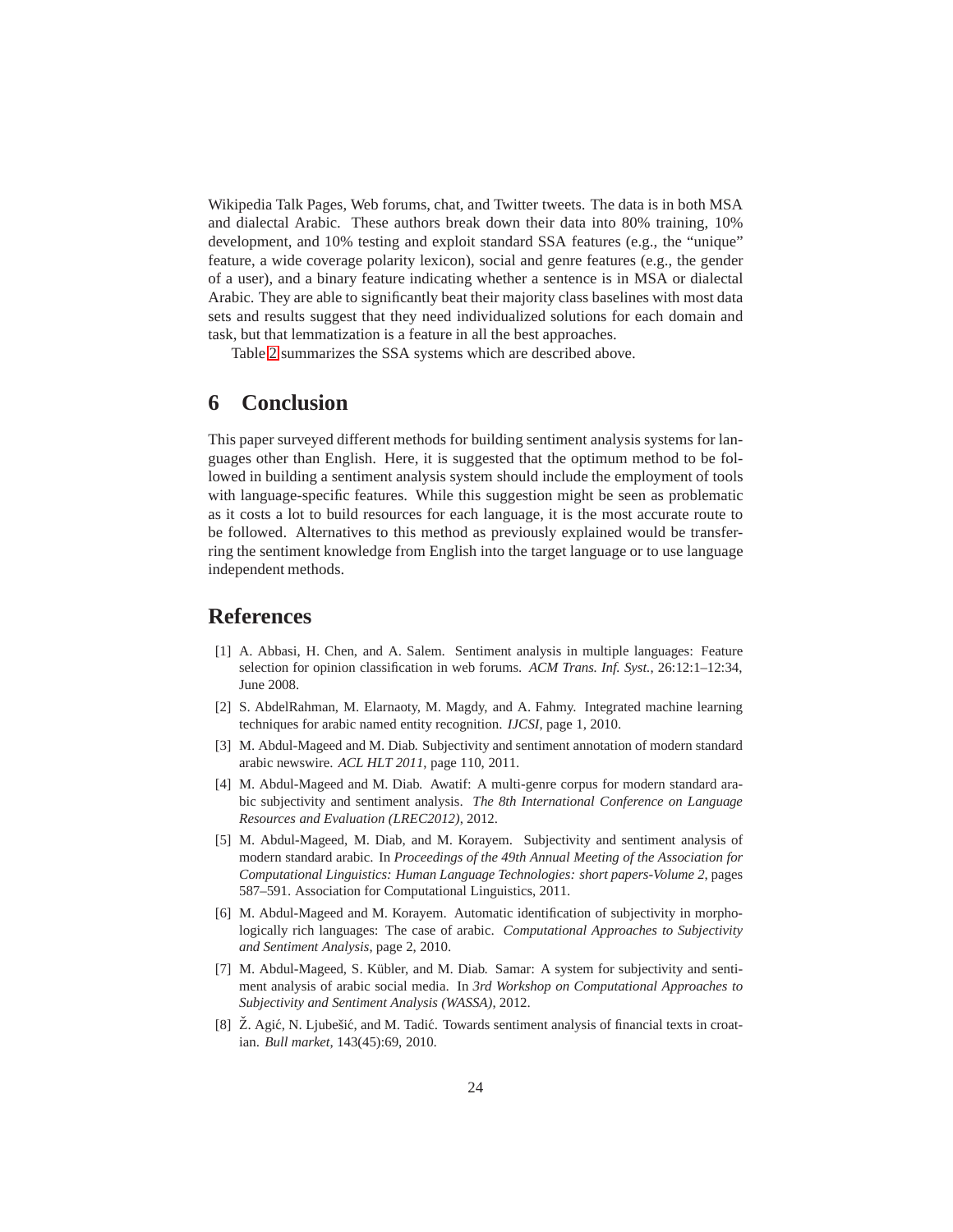| System                                                                                                                                                                         | Type                   | Features                                                                    | <b>SSA</b><br>level | Corpus                             | Advantages                                                                                                                                                       | Disadvantages                                                       |
|--------------------------------------------------------------------------------------------------------------------------------------------------------------------------------|------------------------|-----------------------------------------------------------------------------|---------------------|------------------------------------|------------------------------------------------------------------------------------------------------------------------------------------------------------------|---------------------------------------------------------------------|
| $[1] % \includegraphics[width=0.9\columnwidth]{figures/fig_10.pdf} \caption{The figure shows the number of times of the estimators in the left and right.} \label{fig:time} %$ | МL                     | Stylistic $+$<br>LĖ                                                         | Doc                 | Movie<br>reviews.<br>web<br>forums | - Language independence<br>- Effective feature selection                                                                                                         | - High computational cost                                           |
| [?,9]                                                                                                                                                                          | NC                     | domain-<br>specific<br>lexical<br>features                                  | Phr                 | Financial<br>news                  | - Simple method<br>- Language independence                                                                                                                       | - No sentiment classifica-<br>tion<br>(only phrase extraction)      |
| [36, 37]                                                                                                                                                                       | $\overline{\text{ML}}$ | LF                                                                          | Doc                 | Web<br>reviews                     | - Simple features<br>- Introduces OCA corpus                                                                                                                     | - No Arabic-specific fea-<br>tures                                  |
| $[18]$                                                                                                                                                                         | МL                     | LF                                                                          | Doc                 | <b>Business</b><br>reviews         | - Builds large-scale lexicon<br>- Computes soft sentiment<br>score<br>(in addition to hard classifi-<br>cation)                                                  | - No Arabic-specific fea-<br>tures                                  |
| $[16]$                                                                                                                                                                         | $LC+$<br>ML            | LF                                                                          | Doc                 | Multi-<br>domain                   | - Combines lexical and ML<br>- Multi-domain                                                                                                                      | - No Arabic-specific fea-<br>tures                                  |
| $\lceil 20 \rceil$                                                                                                                                                             | ML                     | Syntactic<br>&<br>LF                                                        | $Sen+$<br>Doc       | <b>News</b>                        | $-$ Combines LF $\&$ syntactic                                                                                                                                   | - Evaluated on small dataset                                        |
| $[3-6]$                                                                                                                                                                        | ML                     | LF.<br>syntactic<br>&<br>genre-<br>specific,<br>social<br>media<br>features | Sen                 | News,<br>social<br>media           | Combines<br>language-<br>independent and<br>Arabic-<br>specific features<br>dialectal<br>Incorporates<br>Arabic<br>- Employs a wide-coverage<br>polarity lexicon | -Some genre and social me-<br>dia<br>features are costly to acquire |

<span id="page-24-0"></span>Table 2: Summary of different Arabic SSA systems.

**Legend**

Classification types: ML=Machine Learning, CL=Rule or lexicon-based classifiers, NC=No classification.

Features: LF=Lexical features.

SSA level: Doc=Document-level, Phr=Phrase-level, Sen=Sentence-level classification.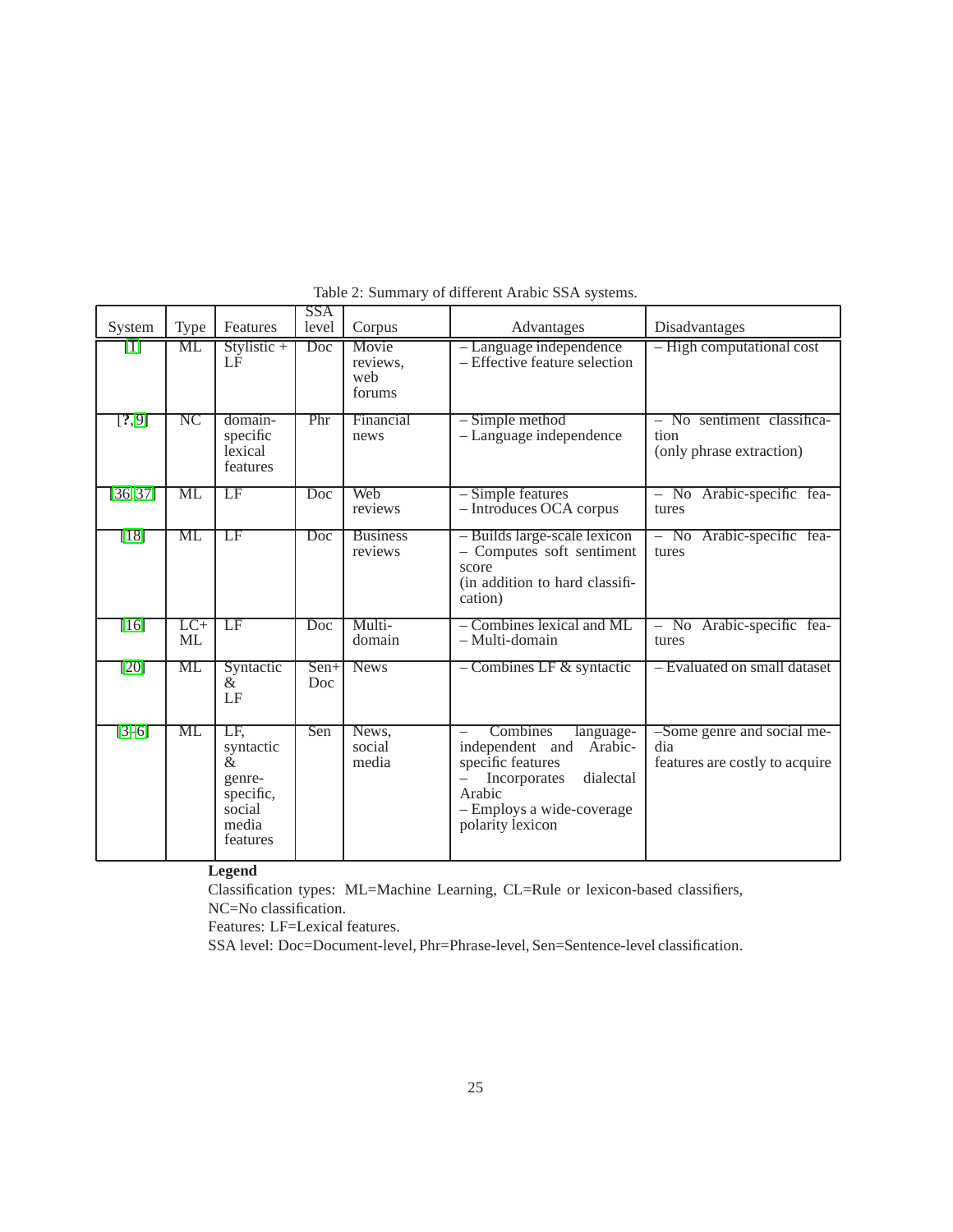- <span id="page-25-5"></span>[9] K. Ahmad, D. Cheng, and Y. Almas. Multi-lingual sentiment analysis of financial news streams. In *Proc. of the 1st Intl. Conf. on Grid in Finance*, 2006.
- <span id="page-25-10"></span>[10] C. Banea, R. Mihalcea, and J. Wiebe. Multilingual subjectivity: are more languages better? In *Proceedings of the 23rd International Conference on Computational Linguistics*, pages 28–36. Association for Computational Linguistics, 2010.
- <span id="page-25-7"></span>[11] C. Banea, R. Mihalcea, J. Wiebe, and S. Hassan. Multilingual subjectivity analysis using machine translation. In *Proceedings of the Conference on Empirical Methods in Natural Language Processing*, pages 127–135. Association for Computational Linguistics, 2008.
- <span id="page-25-6"></span>[12] J. Bollen, H. Mao, and X. Zeng. Twitter mood predicts the stock market. *Journal of Computational Science*, 2011.
- <span id="page-25-0"></span>[13] J. Brooke, M. Tofiloski, and M. Taboada. Cross-linguistic sentiment analysis: From english to spanish. In *Proceedings of the 7th International Conference on Recent Advances in Natural Language Processing, Borovets, Bulgaria*, pages 50–54, 2009.
- <span id="page-25-8"></span>[14] A. Das and S. Bandyopadhyay. Subjectivity detection in english and bengali: A crf-based approach. *Proceeding of ICON*, 2009.
- <span id="page-25-1"></span>[15] K. Denecke. Using sentiwordnet for multilingual sentiment analysis. In *Data Engineering Workshop, 2008. ICDEW 2008. IEEE 24th International Conference on*, pages 507–512. Ieee, 2008.
- <span id="page-25-16"></span>[16] A. El-Halees. Arabic opinion mining using combined classification approach. In *2011 International Arab Conference on Information Technology ACIT2011*, 2011.
- <span id="page-25-2"></span>[17] M. Elarnaoty, S. AbdelRahman, and A. Fahmy. A machine learning approach for opinion holder extraction in arabic language. *International Journal*, 3.
- <span id="page-25-15"></span>[18] M. Elhawary and M. Elfeky. Mining arabic business reviews. In *Data Mining Workshops (ICDMW), 2010 IEEE International Conference on*, pages 1108–1113. IEEE, 2010.
- <span id="page-25-9"></span>[19] A. Esuli and F. Sebastiani. Sentiwordnet: A publicly available lexical resource for opinion mining. In *Proceedings of LREC*, volume 6, pages 417–422. Citeseer, 2006.
- <span id="page-25-14"></span>[20] N. Farra, E. Challita, R. Assi, and H. Hajj. Sentence-level and document-level sentiment mining for arabic texts. In *Data Mining Workshops (ICDMW), 2010 IEEE International Conference on*, pages 1114–1119. IEEE, 2010.
- <span id="page-25-11"></span>[21] H. Ghorbel and D. Jacot. Sentiment analysis of french movie reviews. *Advances in Distributed Agent-Based Retrieval Tools*, pages 97–108, 2011.
- <span id="page-25-12"></span>[22] N. Habash. Introduction to arabic natural language processing. *Synthesis Lectures on Human Language Technologies*, 3(1):1–187, 2010.
- <span id="page-25-13"></span>[23] N. Habash, O. Rambow, and R. Roth. Mada+tokan: A toolkit for arabic tokenization, diacritization, morphological disambiguation, pos tagging, stemming and lemmatization. In *Proceedings of the 2nd International Conference on Arabic Language Resources and Tools (MEDAR)*, Cairo, Egypt, 2009.
- <span id="page-25-3"></span>[24] J. Kim, H. Jung, Y. LEE, and J. LEE. Conveying subjectivity of a lexicon of one language into another using a bilingual dictionary and a link analysis algorithm. *International journal of computer processing of oriental languages*, 22(2):205, 2009.
- <span id="page-25-4"></span>[25] J. Li and M. Sun. Experimental study on sentiment classification of chinese review using machine learning techniques. In *Natural Language Processing and Knowledge Engineering, 2007. NLP-KE 2007. International Conference on*, pages 393 –400, 30 2007-sept. 1 2007.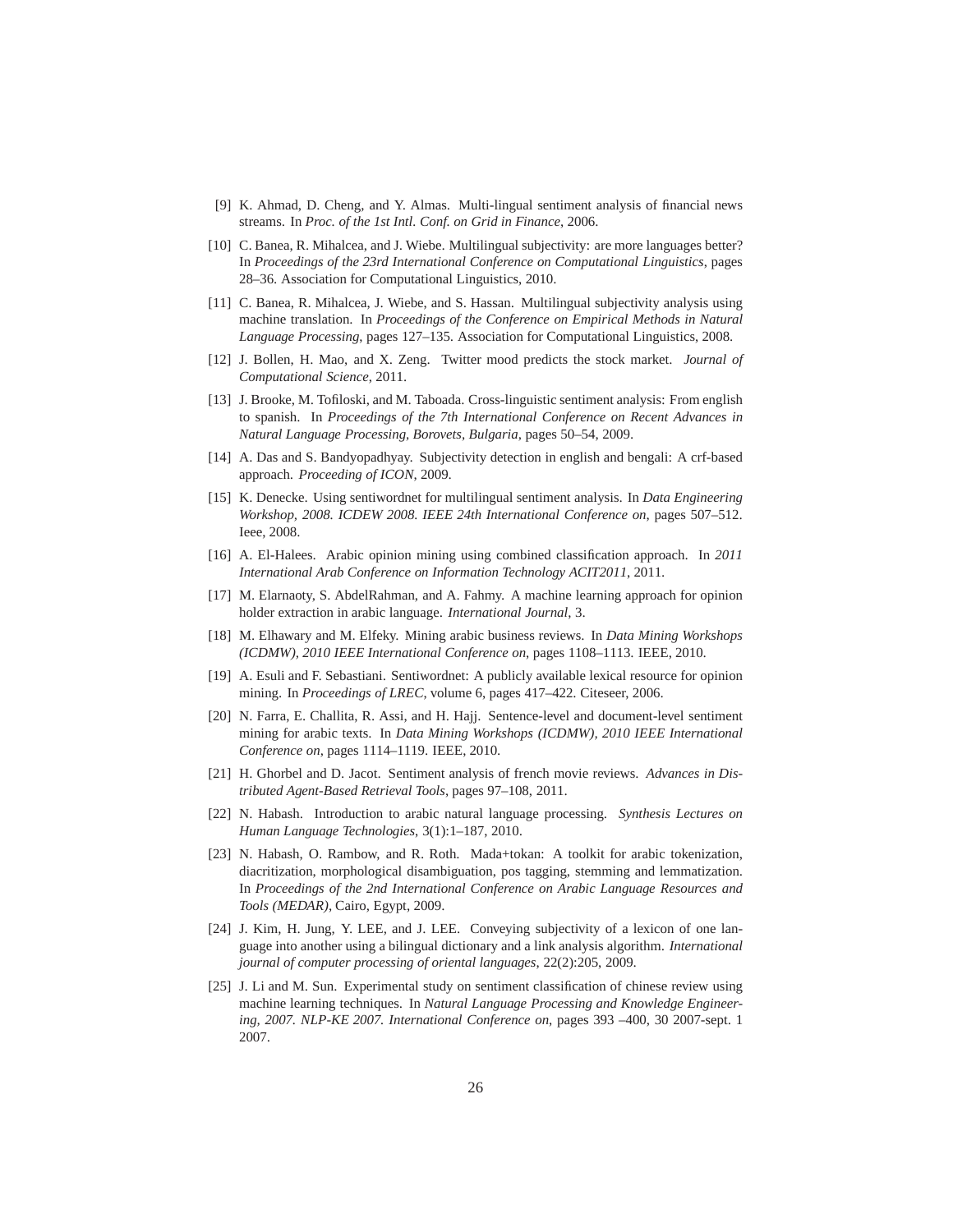- <span id="page-26-10"></span>[26] Z. Lin, S. Tan, and X. Cheng. Language-independent sentiment classification using three common words. In *Proceedings of the 20th ACM international conference on Information and knowledge management*, pages 1041–1046. ACM, 2011.
- <span id="page-26-2"></span><span id="page-26-1"></span>[27] B. Liu. Sentiment analysis and subjectivity. *Handbook of Natural Language Processing,*, pages 627–666, 2010.
- [28] R. Mihalcea, C. Banea, and J. Wiebe. Learning multilingual subjective language via crosslingual projections. In *ANNUAL MEETING-ASSOCIATION FOR COMPUTATIONAL LINGUISTICS*, volume 45, page 976, 2007.
- <span id="page-26-5"></span>[29] T. Mullen and N. Collier. Sentiment analysis using support vector machines with diverse information sources. In *In Proceedings of Conference on Empirical Methods in Natural Language Processing*, 2004.
- <span id="page-26-6"></span>[30] B. Pang and L. Lee. A sentimental education: Sentiment analysis using subjectivity summarization based on minimum cuts. In *Proceedings of the ACL*, pages 271–278, 2004.
- <span id="page-26-0"></span>[31] B. Pang and L. Lee. Opinion mining and sentiment analysis. *Foundations and Trends in Information Retrieval*, 2(1-2):1–135, 2008.
- <span id="page-26-7"></span>[32] B. Pang, L. Lee, and S. Vaithyanathan. Thumbs up? Sentiment classification using machine learning techniques. In *Proceedings of the 2002 Conference on Empirical Methods in Natural Language Processing (EMNLP)*, pages 79–86, 2002.
- <span id="page-26-8"></span>[33] B. Pang, L. Lee, and S. Vaithyanathan. Thumbs up?: sentiment classification using machine learning techniques. In *Proceedings of the ACL-02 conference on Empirical methods in natural language processing - Volume 10*, EMNLP '02, pages 79–86, Stroudsburg, PA, USA, 2002. Association for Computational Linguistics.
- <span id="page-26-9"></span>[34] V. Raychev and P. Nakov. Language-independent sentiment analysis using subjectivity and positional information. In *Proceedings of the international conference RANLP*, pages 360–364, 2009.
- <span id="page-26-14"></span>[35] R. Remus, U. Quasthoff, and G. Heyer. Sentiws-a publicly available german-language resource for sentiment analysis. In *Proceedings of the 7th Language Resources and Evaluation Conference*, 2010.
- <span id="page-26-3"></span>[36] M. Rushdi-Saleh, M. Martín-Valdivia, L. Ureña-López, and J. Perea-Ortega. Bilingual experiments with an arabic-english corpus for opinion mining. pages 740–745, 2011.
- <span id="page-26-4"></span>[37] M. Rushdi-Saleh, M. Martín-Valdivia, L. Ureña-López, and J. Perea-Ortega. Oca: Opinion corpus for arabic. *Journal of the American Society for Information Science and Technology*, 2011.
- <span id="page-26-12"></span>[38] C. Scheible. Sentiment translation through lexicon induction. In *Proceedings of the ACL 2010 Student Research Workshop*, pages 25–30. Association for Computational Linguistics, 2010.
- <span id="page-26-13"></span>[39] C. Scheible, F. Laws, L. Michelbacher, and H. Schütze. Sentiment translation through multi-edge graphs. In *Proceedings of the 23rd International Conference on Computational Linguistics: Posters*, pages 1104–1112. Association for Computational Linguistics, 2010.
- <span id="page-26-11"></span>[40] J. Steinberger, P. Lenkova, M. Ebrahim, M. Ehrmann, A. Hurriyetoglu, M. Kabadjov, R. Steinberger, H. Tanev, V. Zavarella, and S. Vázquez. Creating sentiment dictionaries via triangulation. In *Proceedings of the 2nd Workshop on Computational Approaches to Subjectivity and Sentiment Analysis*, pages 28–36. Association for Computational Linguistics, 2011.